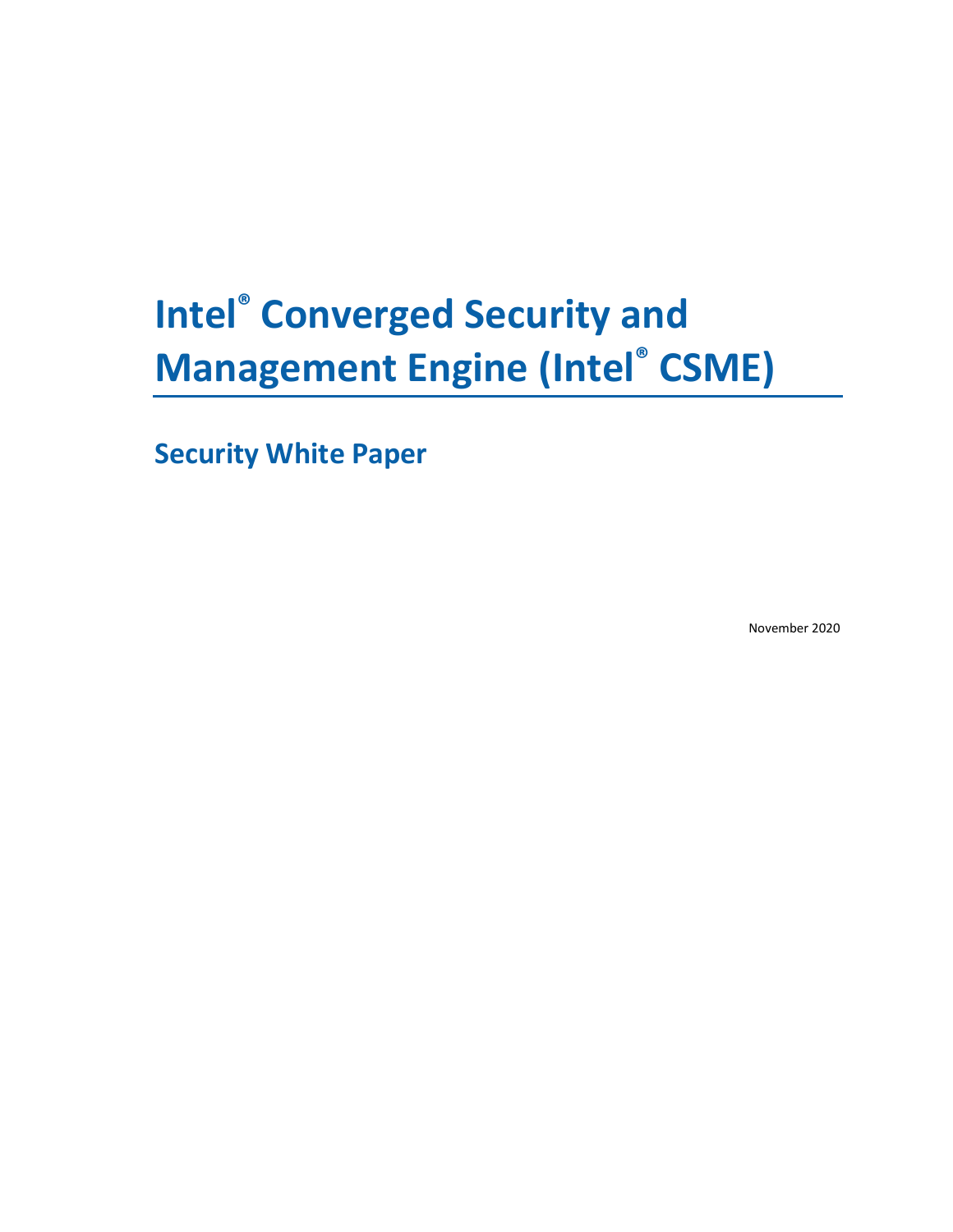## **LEGAL NOTICE AND DISCLAIMER**

Intel provides these materials as-is, with no express or implied warranties.

All products, dates, and figures specified are preliminary, based on current expectations, and are subject to change without notice.

The products described might contain design defects or errors known as errata, which might cause the product to deviate from published specifications. Current, characterized errata are available on request.

Intel technologies might require enabled hardware, software, or service activation. Some results have been estimated or simulated. Your costs and results might vary.

No product or component can be absolutely secure.

© Intel Corporation. Intel, the Intel logo, and other Intel marks are trademarks of Intel Corporation or its subsidiaries. Other names and brands might be claimed as the property of others.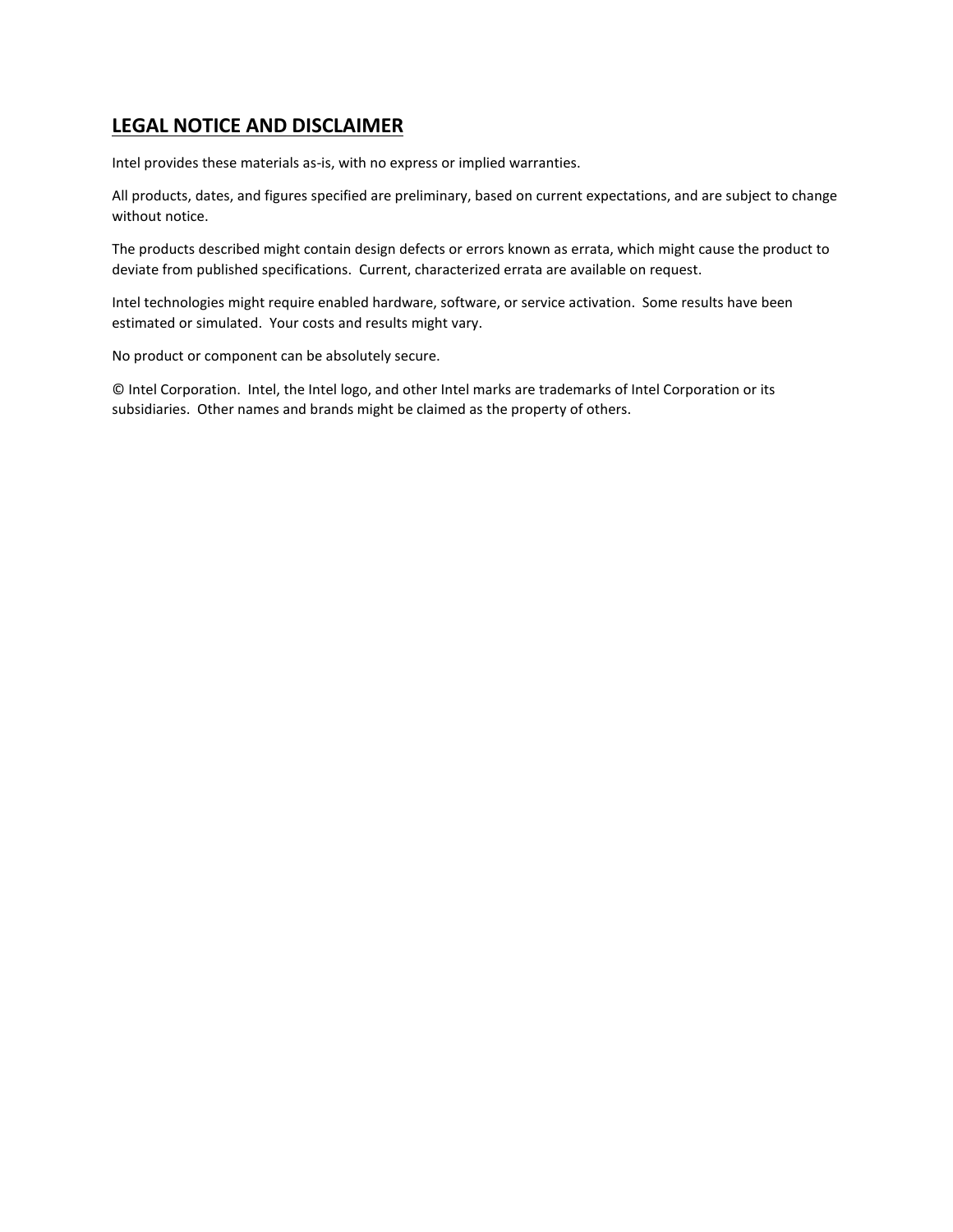# <span id="page-2-0"></span>Table of Contents

| 1. |                                                                                      |  |
|----|--------------------------------------------------------------------------------------|--|
| 2. |                                                                                      |  |
| 3. |                                                                                      |  |
|    |                                                                                      |  |
|    |                                                                                      |  |
| 1. |                                                                                      |  |
|    | The Fuse-Encryption Hardware Key, the Chipset Key and its derivatives  11<br>1.1.    |  |
| 2. |                                                                                      |  |
| 3. |                                                                                      |  |
| 4. |                                                                                      |  |
| 5. |                                                                                      |  |
| 6. |                                                                                      |  |
| 7. |                                                                                      |  |
| 8. |                                                                                      |  |
| 9. |                                                                                      |  |
|    |                                                                                      |  |
|    |                                                                                      |  |
|    | Intel® Enhanced Privacy ID (Intel® EPID) and On-Die, Certificate Authority (ODCA) 21 |  |
|    |                                                                                      |  |
|    |                                                                                      |  |
|    |                                                                                      |  |
|    |                                                                                      |  |
|    |                                                                                      |  |
|    |                                                                                      |  |
|    |                                                                                      |  |
|    |                                                                                      |  |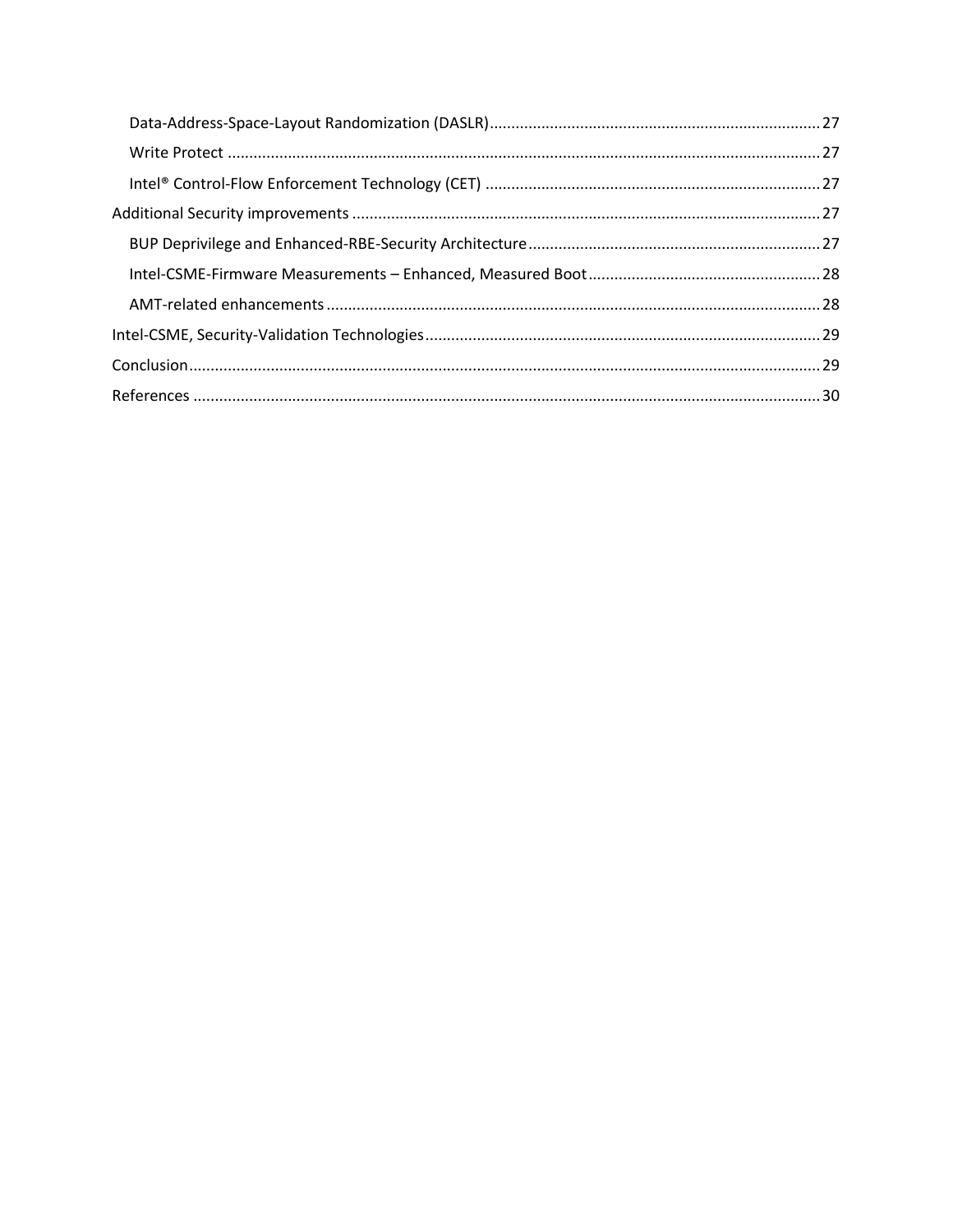# <span id="page-4-0"></span>Table of Figures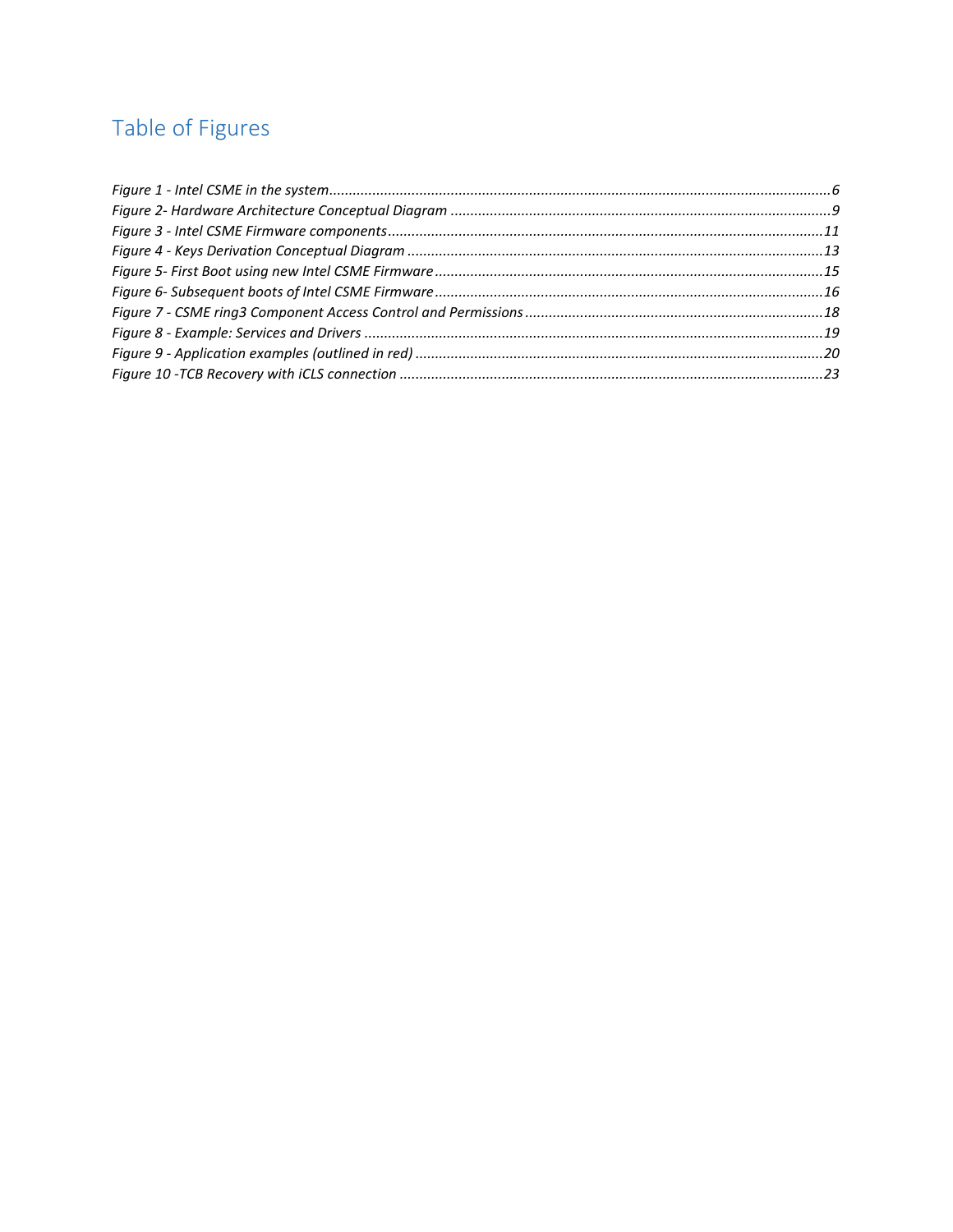## <span id="page-5-0"></span>Introduction

Intel platforms are designed with a strong built-in security foundation. This allows the ecosystem partners to help protect the platform data and to build more trusted applications. The Intel® Converged Security and Management Engine (Intel® CSME) was developed as a hardwarebased manageability and security controller isolated from the CPU (Central Processing Unit). Intel CSME is the system's root of trust for Intel components (and optionally for an Original-Equipment Manufacturer (OEM) if it decides to use it).

The purpose of this white paper is to describe the security design and implementation of CSME 14.0 (Comet Lake) and CSME 15.0 (Tiger Lake) and its role in the platform.

## <span id="page-5-1"></span>What is Intel CSME?

Intel CSME is an embedded subsystem and a PCIe (Peripheral Component Interconnect Express) device that is designed to act as the security and manageability controller in the PCH (Platform Controller Hub). Intel CSME aims to implement a computing environment isolated from the main, CPU-executing, host software (SW) like BIOS (Basic Input Output System), OS (Operating System) and applications. Intel CSME can access a limited number of interfaces, such as GPIO (General-Purpose Input/Output) and LAN/Wireless LAN (WLAN), in order to perform its intended operations. As designed, Intel CSME's firmware and configuration files are stored in NVRAM (Non-Volatile, Random-Access Memory), such as flash memory on the SPI (Serial-Peripheral-Interface) bus.

The following figure shows Intel CSME's position in the system:



*Figure 1 - Intel CSME in the system*

Intel CSME is present on most Intel platforms, including client consumer and commercial systems, workstations, servers, and IoT (Internet of Things) products.

For hardware (HW)-based security, users such as content providers or IT (Information Technology) organizations can manage, for example, DRM (Digital-Right Management) and Intel® Active Management Technology (Intel® AMT), which requires hardware-level security to be available when the host is not responding or is powered down.

Intel CSME is designed to serve three main platform functions: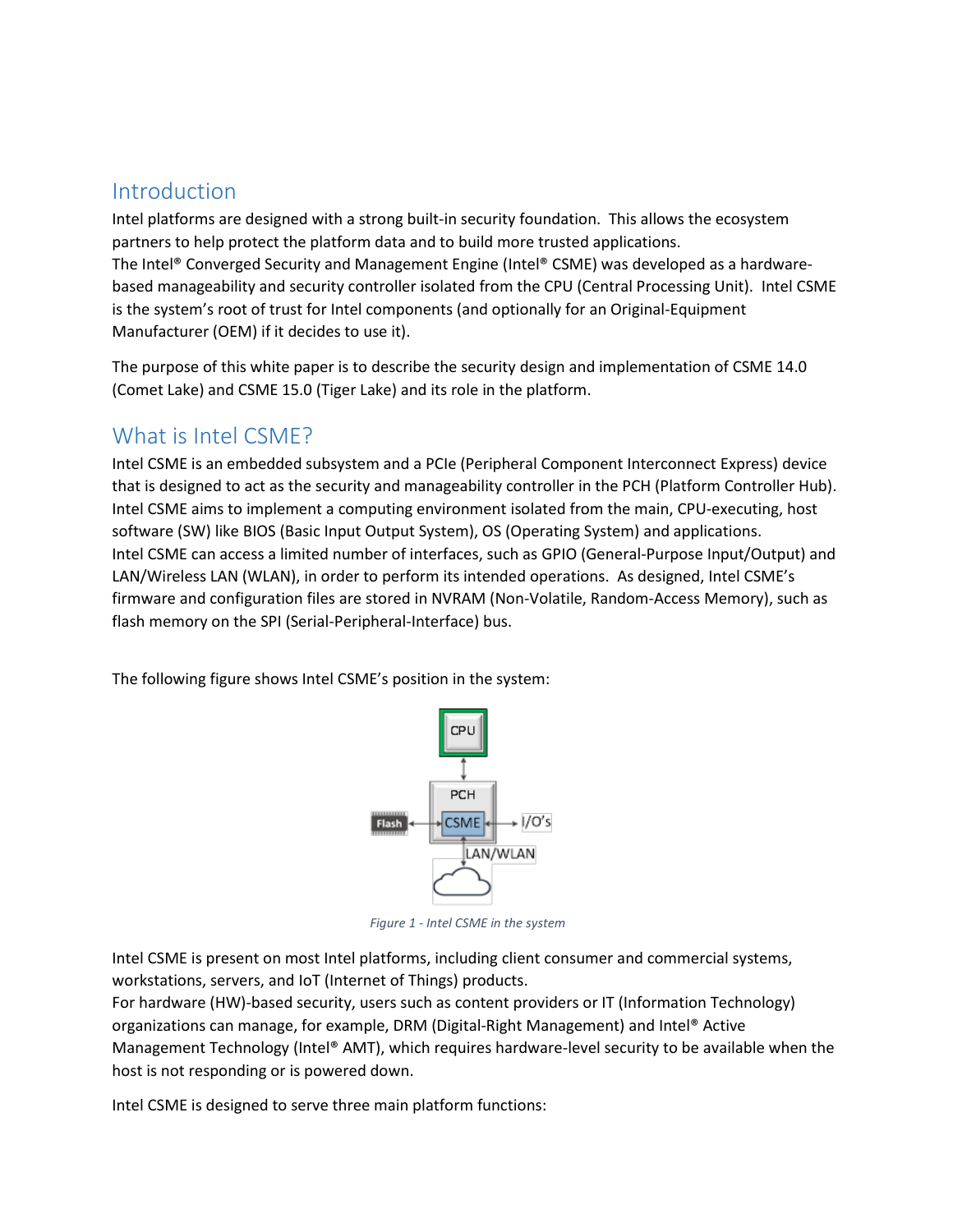## <span id="page-6-0"></span>1. Silicon Initialization

Intel CSME is designed to serve as the platform's silicon initialization and be responsible for:

- Base initialization of PCH, including configuration of clocks and GPIO
- Authentication and loading of FW into HW engines (aka IPs) integrated within the main CPU and PCH, *e.g.*, Power-Management Controller (PMC), Audio, Camera, Type C, and Sensor FW
- Secure debug of the PCH

#### <span id="page-6-1"></span>2. Manageability

As part of the Intel® vPro® platform, Intel AMT enhances the ability of IT organizations to manage enterprise-computing facilities by providing remote-management capability that is independent of the OS. Remote platform-management consoles are designed to access Intel AMT securely, even when the platform is powered off, as long as the platform is connected to power and to a network.

Intel-based platforms with enabled Intel AMT include the following capabilities:

- SOL (Serial Over Local-Area Network) is the capability of having a console-redirection feature
- USB-R (Universal Serial Bus Redirect) is a storage redirection feature that can be executed remotely
- KVM (Keyboard, Video and Mouse) enables the remote control over network
- Remote power control
- Alarm Clock includes scheduled wake ups for proactive maintenance
- Robust asset management enabling hardware-asset discovery and hardware information and location.
- Out-of-Band management, which includes:
	- o OS-independent diagnostics
	- o Non-volatile storage
	- o Event management
	- o Remote-control capabilities
	- o System-Defense capability
	- o Agent-Presence capabilities
	- o Out-of-band connectivity to an Intel AMT-based platform located outside an enterprise intranet when using Intel® Endpoint Management Assistant and the CIRA (Client Initiated Remote Access) AMT feature.

#### <span id="page-6-2"></span>3. Security

In recent years, security has increasingly become the focus of the engine. With the engine supporting both manageability and security, Intel CSME's design has added several, additional functions:

• Intel® Platform Trust Technology (Intel® PTT) is an integrated TPM (Trusted-Platform Module) compliant with the TCG TPM 2.0 standard. It enables support of UEFI (Unified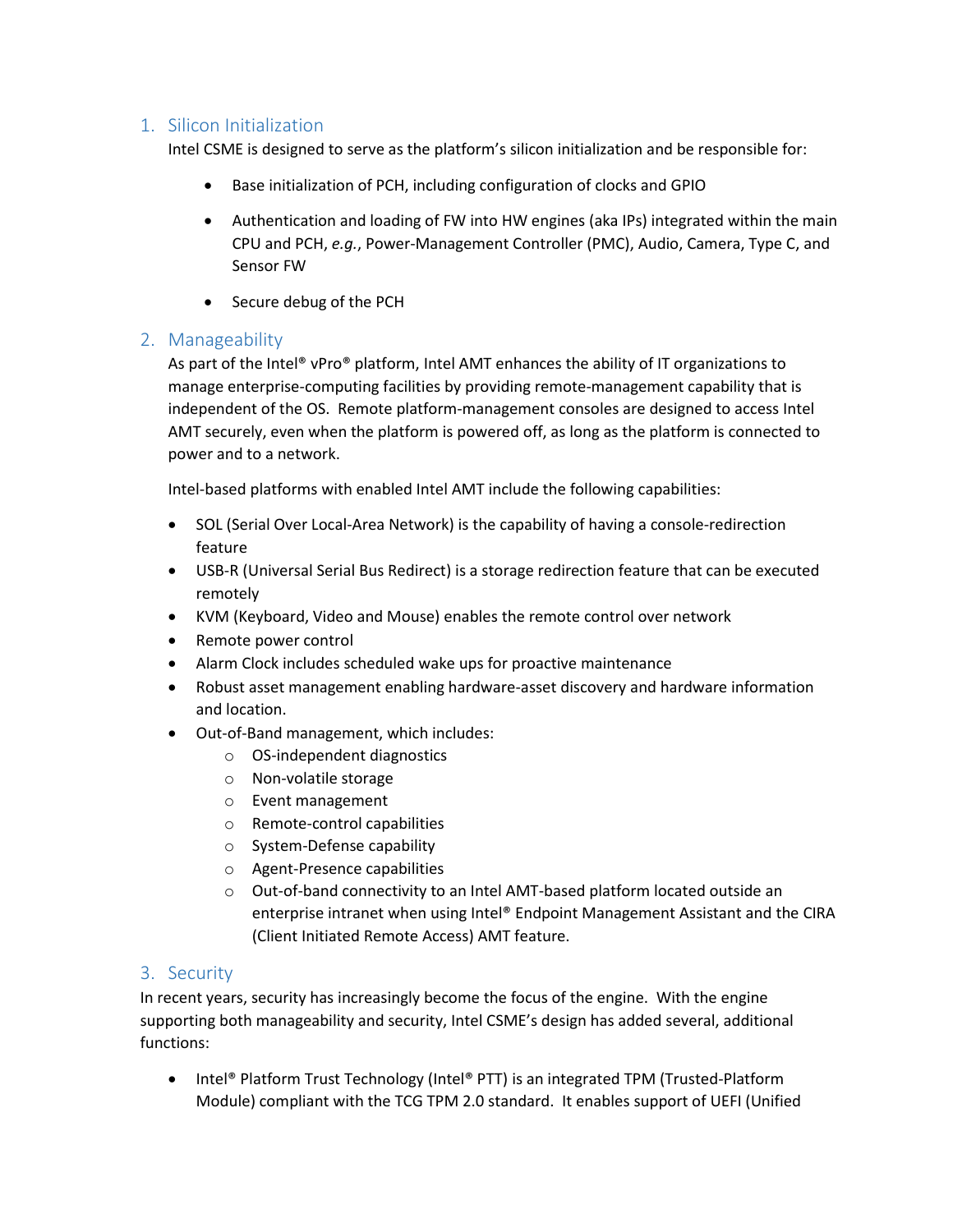Extensible Firmware Interface) secure boot, disk encryption, secure storage, virtual smart card, remote-attestation-use cases, and all Microsoft requirements for integrated TPM if latest Win 10 OS version (19H1/H2) is installed.

- Intel® Boot Guard is a feature that aids boot-execution integrity through a chain of trust. Each module is designed to authenticate and load the next module in the boot sequence, starting from the platform root of trust. Intel CSME enables storing the Intel® Boot Guard policy in PCH Field-Programmable Fuses (FPF), so that the user can be more confident that the system is running an authentic, OEM BIOS.
- Intel CSME supports HW DRM that helps users enjoy premium services from third-party providers, with control access to copyright material
- Intel CSME enables secure loading and execution of Intel-signed DAL (Intel® Dynamic Application Loader) applets and secure firmware loading of other platform-firmware components, such as TBT (Thunderbolt), Type-C, Sensor Solution FW, etc.

Intel CSME has the capability of helping safeguard the system and protecting digital assets for users at the hardware level, which capabilities cannot be provided by programs running on the host.

Since CSME plays a critical, security role in Intel platform, Intel is committed to harden Intel CSME and implement various defense-in-depth mechanisms to help prevent abuse and attacks.

# <span id="page-7-0"></span>Intel CSME Hardware Overview and Capabilities

From a hardware perspective, Intel CSME is composed of a converged-manageability-hardware extension and a converged-security engine. The manageability engine contains hardware blocks connected via internal fabric that facilitate Intel AMT and debugging functionalities. The security-block design consists of the following subsystems:

- Dedicated CPU, a 32 bits processor based on Intel 486 architecture, supporting privilege execution levels, aka rings (**note:** any reference to ring in the rest of this document refers to the CSME CPU rings and not the Main CPU rings), segmentation, MMU (Memory Management Unit) for page management and also CET (Control Enforcement Technology) starting Tiger Lake platform.
- Dedicated, internal SRAM (Static Random-Access Memory) isolated from host and that cannot be probed via the chipset's external interfaces. The size of the SRAM ranges from 512KB to 1,920KB, depending on the Intel CSME SKU. The amount of SRAM required on a SKU depends on the set of applications that the SKU supports.
- ROM (Read-Only Memory) is the HW root of trust of Intel CSME firmware
- System Agent allows the CSME CPU to securely access SRAM and helps enforce access control to SRAM from internal/external devices (*e.g.*, DMA access) by using a dedicated IOMMU (Input Output Memory Management Unit).
- OCS (Offload & Cryptography Subsystem) is a Cryptography-HW accelerator with DMA (Direct-Memory-Access) engine and Secure-Key-Storage (SKS) Hardware. The SKS Hardware aims to protect keys from potential leakage from CSME SRAM, while CSME Firmware runs. It helps to ensure that CSME Firmware can use keys without knowing their actual, plaintext values. The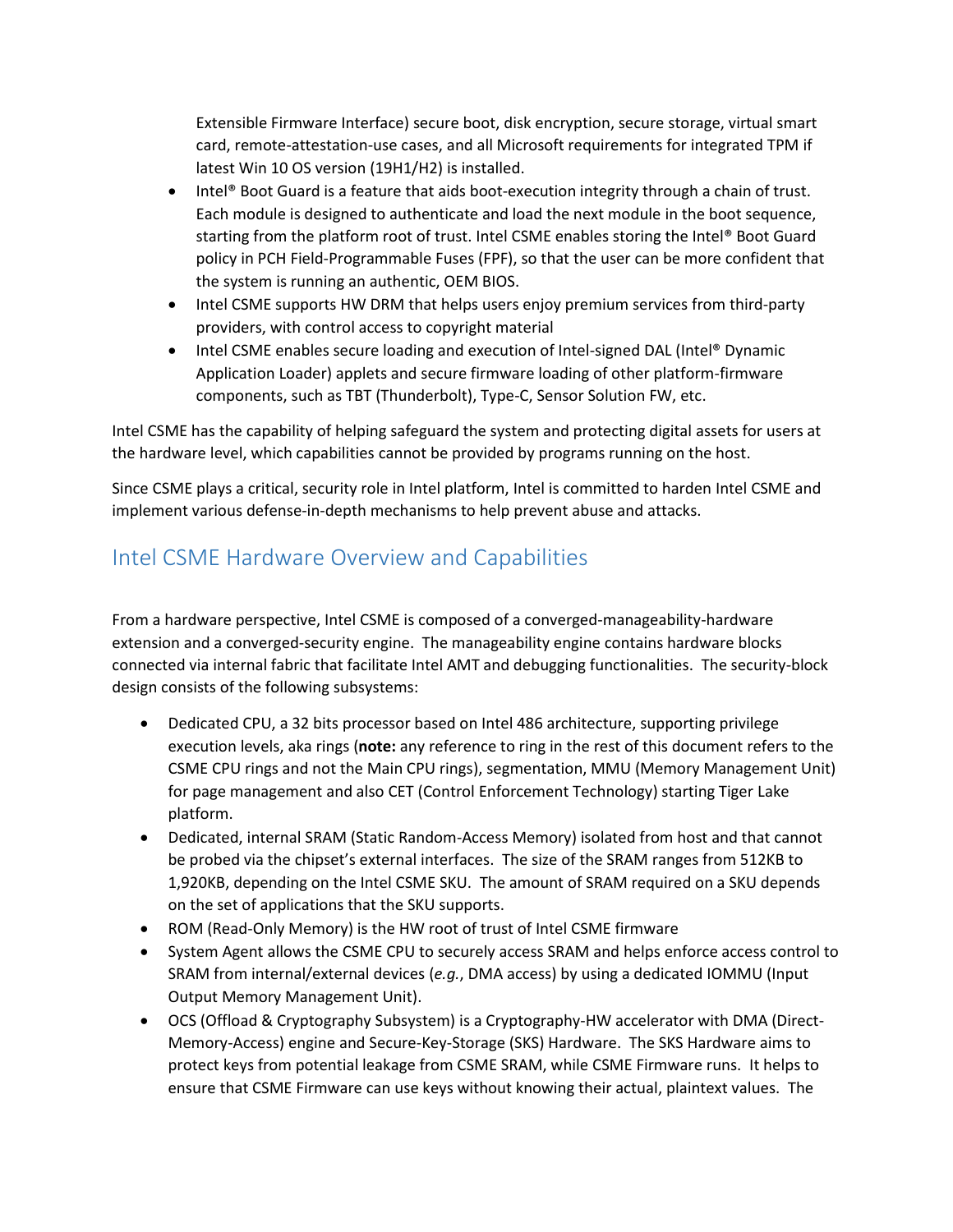SKS HW contains several, SKS slots where a key can be stored. The key size could be 128 bits, 256 bits, or even 384 bits in TGL (Tiger Lake) platform with TGP (Tiger-P) PCH. Each SKS slot is designed with its own set of attributes

- o **Secure Mode:** Result of AES-CBC decryption (used for unwrapping key previously wrapped by an SKS key, *i.e.*, the Wrapping Key) and HMAC (used for generating new key) can be stored in SKS only
- o **Privilege Level:** Used for hardware-access control on the SKS slot. The key in this slot should be accessible if the SKS-slot-privilege level is greater or equal to the SKS-privilege level of the OCS.
- o **Locked:** The key in this slot can be invalidated or replaced after Intel-CSME-hardware reset.
- Gasket is an interface to PCH fabric and CSME-IO (Input/Output) devices like TPM and HECI (Host-Embedded, Communication Interface), which represents the communication protocol between Intel CSME and the host.
- Manageability Devices used to help manageability and redirection (USB-R, KT, KVM, etc.)
- Protected, Real-Time Clock (PRTC) used for monotonic counters (anti-replay protection) and protected time



*Figure 2- Hardware Architecture Conceptual Diagram*

CSME's design also uses other PCH hardware blocks (aka IP) such as:

- The Intel® DRNG (Digital, Random-Number Generator), which is designed to generate nondeterministic, random numbers and complies with NIST SP800-90A, B, and C.
- The fuse controller, which helps manage two types of fuses: Intel PCH Manufacturing fuses and FPFs.
	- o Intel PCH Manufacturing fuses, set by Intel manufacturing before shipment to OEM/ODM manufacturers, are used to set CSME configurations (*i.e.*, enablement of specific, Intel-CSME, signing keys, production silicon) and contain CSME-security keys that are unique per chip and encrypted using CSME-HW key (refer t[o The Fuse-Encryption Hardware Key, the](#page-10-1)  [Chipset Key and its derivatives](#page-10-1) section for details on CSME HW Key)
	- $\circ$  FPFs are set by OEM/ODM manufacturers before shipment to end-users and contain the manufacturers' secure settings, such as public key and Intel Boot Guard policy. They also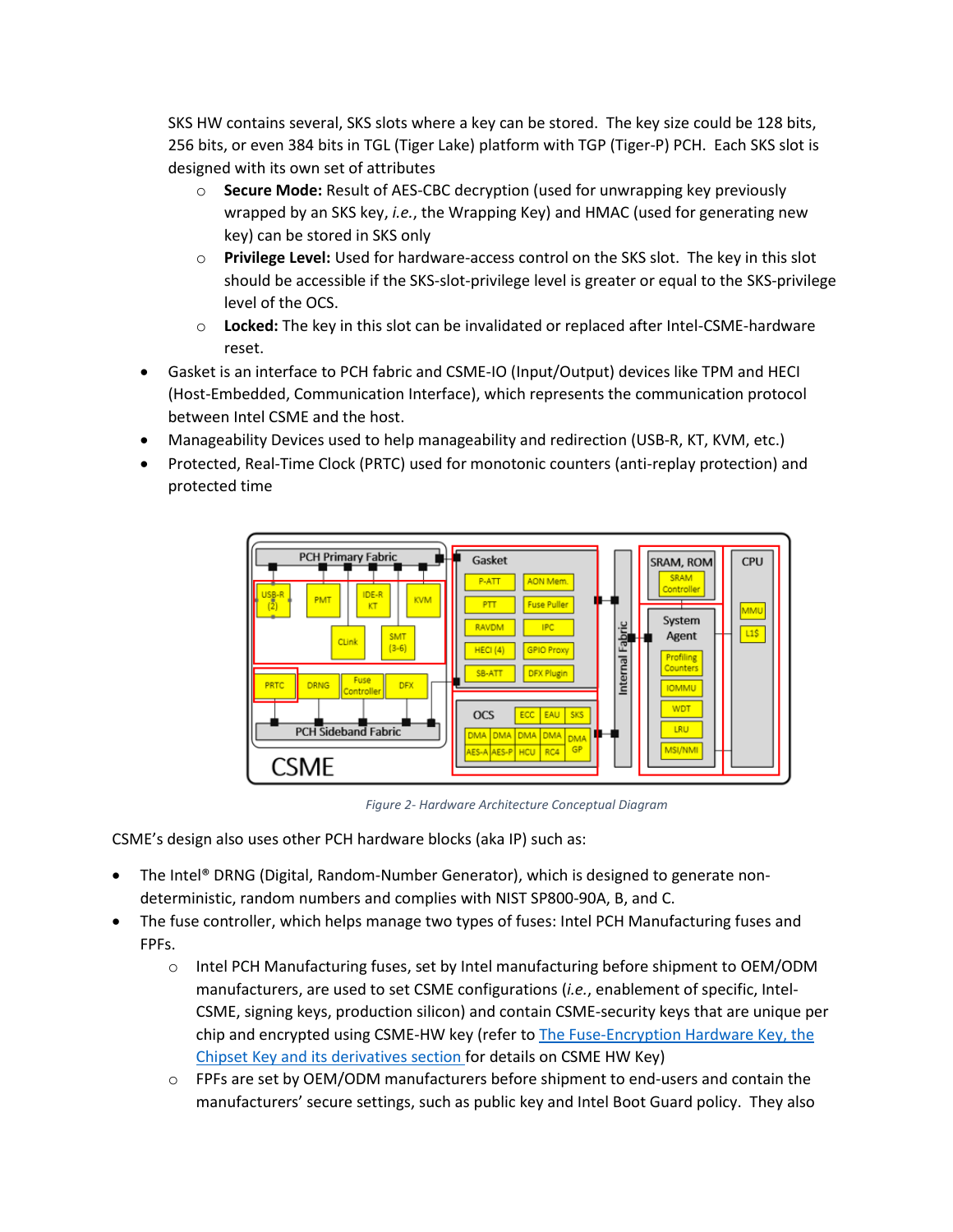contain the CSME FW Anti-Rollback Security-Version Number (refer to [Firmware Update and](#page-19-1)  [Anti-rollback \(ARB\)](#page-19-1) section for details on ARB)

• The DFX (Design for Testability, Debug, Security, and Validation) that helps control CSME and other, PCH micro-controllers debug interface such as JTAG. The DFX IP is also used to indicate the debug policy to other IPs within the PCH, such as CSME and fuses. Once the DFX policy is changed, the intention is that IPs are notified and will scrub any secrets that might be present inside the IP before the IPs open their debug interface

# <span id="page-9-0"></span>Intel CSME Firmware Throughout Platform Boot (By Component)

Intel CSME uses a typical, embedded-system architecture consisting of a boot ROM and updatable firmware. The boot ROM is permanent hardware with no patching mechanism. By design, the firmware, in its compressed form, is stored in NVM as part of the system firmware, which includes BIOS, micro-code patch, ACM (Authentication-Code Module) and others. The Intel-CSME firmware utilizes Huffman and LZMA compression to help reduce its footprint in Non-Volatile Memory (NVM).

During system boot, the boot ROM is designed to invoke DMA to load the Intel CSME binary image into internal SRAM and verify the image. The dictionary of Huffman compression is built into the SPI and decompression is conducted by the SPI controller. In contrast, as intended, the LZMA decompression is performed in firmware by the CSME process-manager module.

The CSME firmware image is digitally signed by Intel with standard, RSASSA-PSS (RSA-Signature Scheme with Appendix – Probabilistic-Signature Scheme) with a 3072-bit, RSA key and SHA-2-384 (Secure-Hash Algorithm) in CSME 15.0 and RSASSA-PKCS1-v1.5 (RSASSA Public-Key-Cryptography Standards) with a 2048-bit, RSA key and SHA-2-256 in CSME 14.0. The goal is that the public key itself and the signature are part of the firmware manifest, while the hash of the public key is hardcoded in the boot ROM. There is also a signing-key mask designed into the Intel-HVM (High-Volume-Manufacturing) Fuses to help indicate to the CSME ROM which signing key is active. The associated private signing keys are kept in an HSM (Hardware Security Module) within an Intel secured facility and are refreshed every new major generation, therefore CSME 14.0 and CSME 15.0 have different signing keys.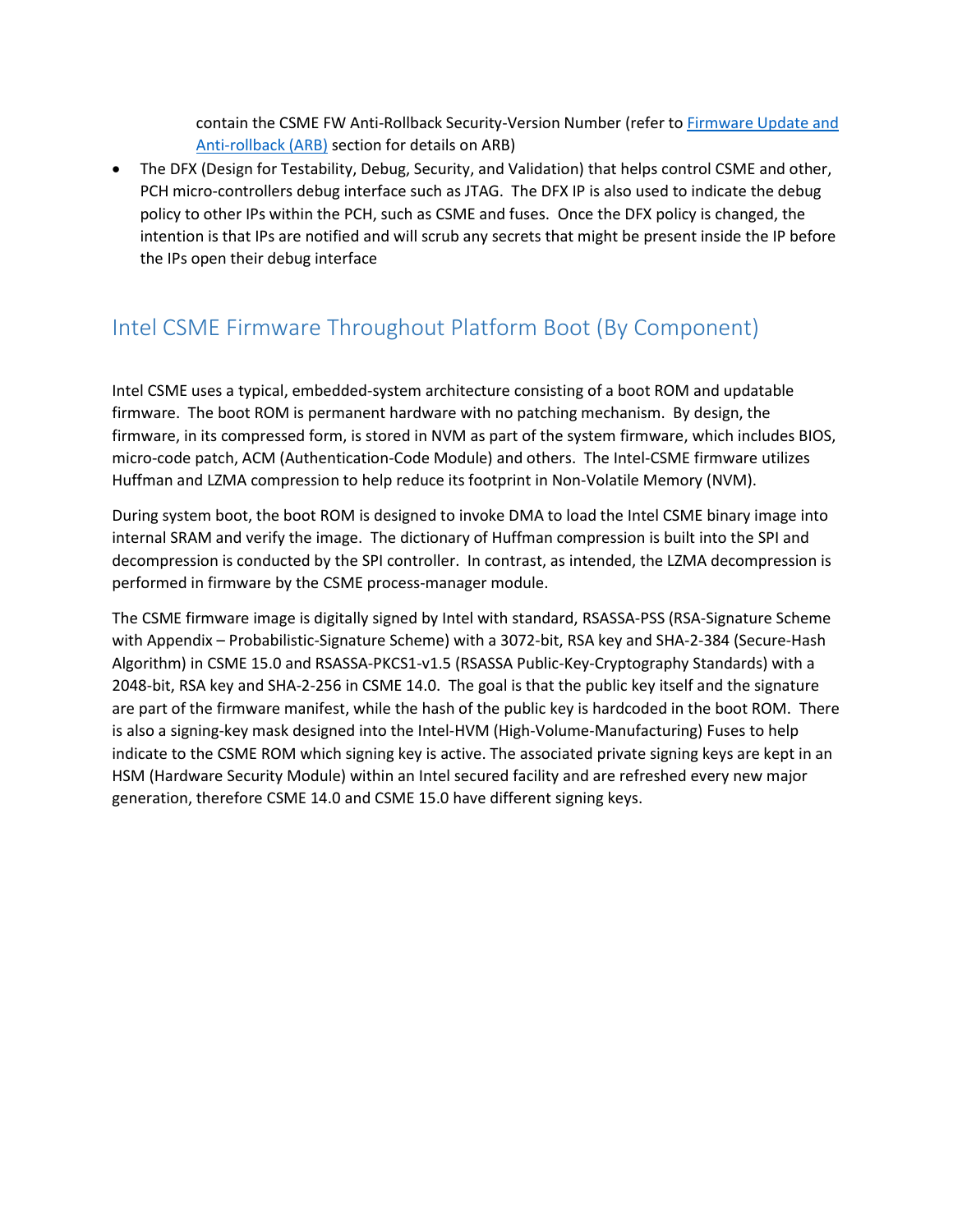This section describes Intel CSME's components and the intended action of each component during platform boot.



*Figure 3 - Intel CSME Firmware components*

#### <span id="page-10-0"></span>1. CSME ROM

The Intel CSME ROM is integrally part of CSME HW in PCH and does not have any patching mechanism after silicon tape-in. Once an Intel HVM fuse is set during manufacturing of the chip by Intel, there is no way to subsequently bypass the ROM on production stepping.

The ROM has three, main goals:

- Initializing the CSME HW and enabling the Intel CSME CPU to work in protected mode with paging and segmentation.
- Generating the Intel-CSME-firmware keys by using the chipset key, and RBE (ROM-boot-extensions) Security-Version Number (SVN) from Firmware-manifest header.
- Loading, authenticating, and executing the RBE and Intel Debug-Launch-Module (IDLM), if present in SPI flash, by using the public-key hash embedded in ROM code and an HVM fuse indicating which key is enabled.

#### <span id="page-10-1"></span>1.1. The Fuse-Encryption Hardware Key, the Chipset Key and its derivatives

As designed, the CSME Chipset Key is the master of all keys generated by the CSME ROM and by CSME Firmware at runtime. Main usages of those keys are to provide cryptographic protection of CSME code/ data and support attestation-based services needed by CSME applications like DRM, PTT and DAL.

All chipset keys are randomly generated by Intel's Key Generator Facility (iKGF) for Intel platforms, encrypted with a PCH family Hardware Key (the Fuse Encryption Hardware Key), and sent to Intel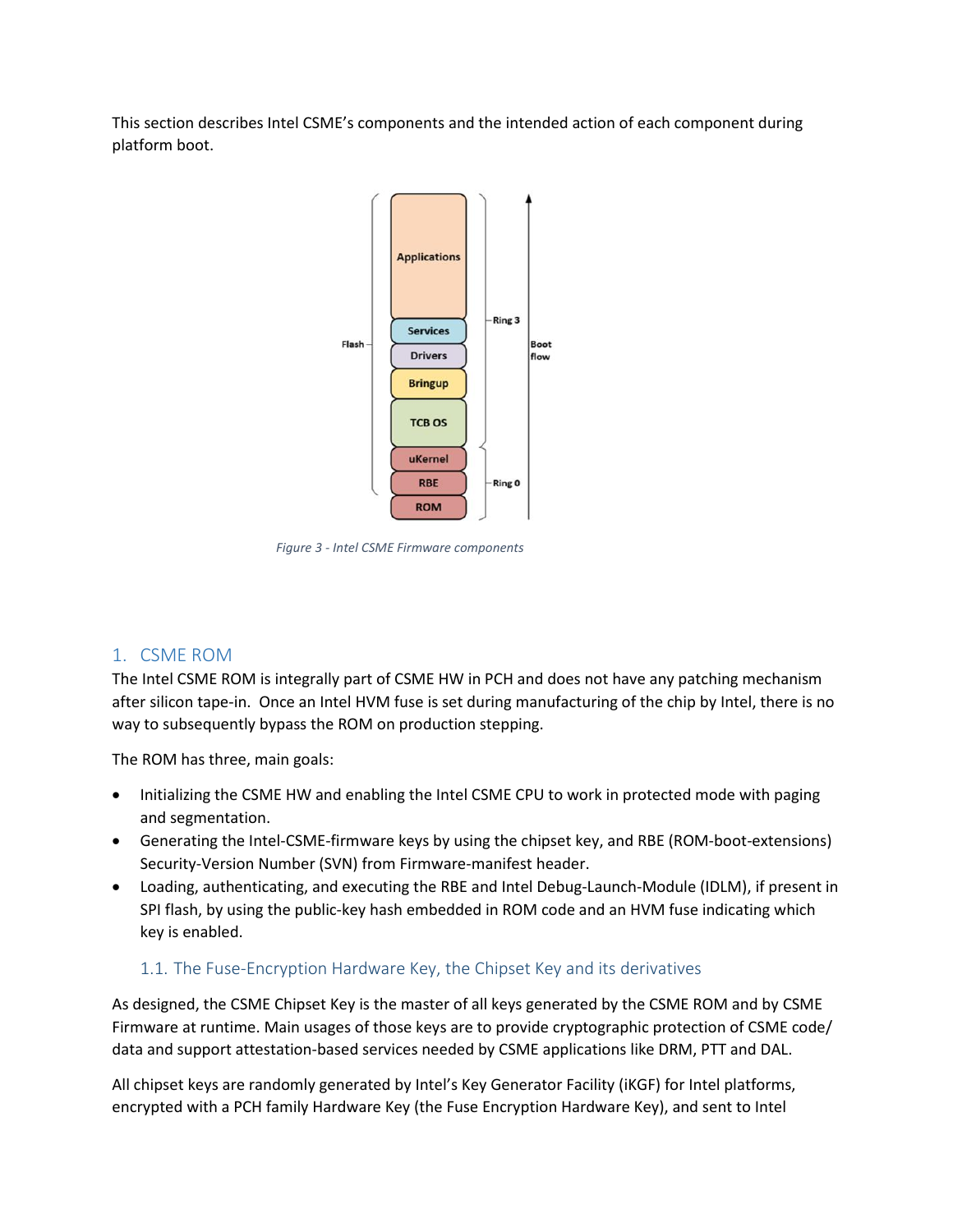Assembly facilities for final programming in the PCH manufacturing fuses before shipment to OEM, system manufacturers.

| <b>Name</b>                                 | Length in bits        | Encrypted with Fuse Encryption Hardware Key |
|---------------------------------------------|-----------------------|---------------------------------------------|
| <b>Chipset Key (not available in debug)</b> | 256 (CML) / 512 (TGL) | Yes                                         |
| <b>EPID 2.0 Private Key</b>                 | 256                   | Yes                                         |
| <b>EPID 2.0 Group ID</b>                    | 32                    | <b>No</b>                                   |
| <b>PTT EK Counter</b>                       | 32                    | No                                          |
| <b>Chipset Key (available in debug)</b>     | 128 (CML) / 256 (TGL) | <b>No</b>                                   |

The table below lists security fuses that can be programmed during Intel Manufacturing:

The Fuse-Encryption, Hardware Key aims to prevent CSME-security keys from being exposed, should they be successfully extracted from the silicon fuses.

**Note:** The Fuse Encryption Hardware Key is not meant to protect chipset key and Intel® Enhanced-Privacy ID (Intel® EPID) private key from the CSME ROM.

When the Intel-CSME ROM starts executing, it is designed to execute the following sequence:

- 1. The ROM requests from the Cryptography-Hardware accelerator to generate the Fuse-Encryption-Hardware Key.
- 2. The ROM sets the SKS-slot attributes (privilege level, secure mode, and lock) and then loads the Fuse-Encryption-Hardware Key into the SKS Hardware.
- 3. The ROM pulls the security keys from the fuses into CSME SRAM and then locks the security-key fuses.

**Note:** Once the fuses have been locked, it is not possible to retrieve the security keys until the next Intel-CSME reset; this seeks to allow that only the Intel CSME ROM can retrieve the security keys.

- 4. The ROM decrypts the chipset key encrypted with the Hardware Key from Intel-CSME SRAM into SKS.
- 5. The ROM can use the chipset key to derive additional keys using a) HMAC-SHA256 as a Key-Derivation Function, b) hard-coded string (different per key), and c) CSME Firmware Security Version Number after the CSME-Firmware manifest has been verified by CSME ROM.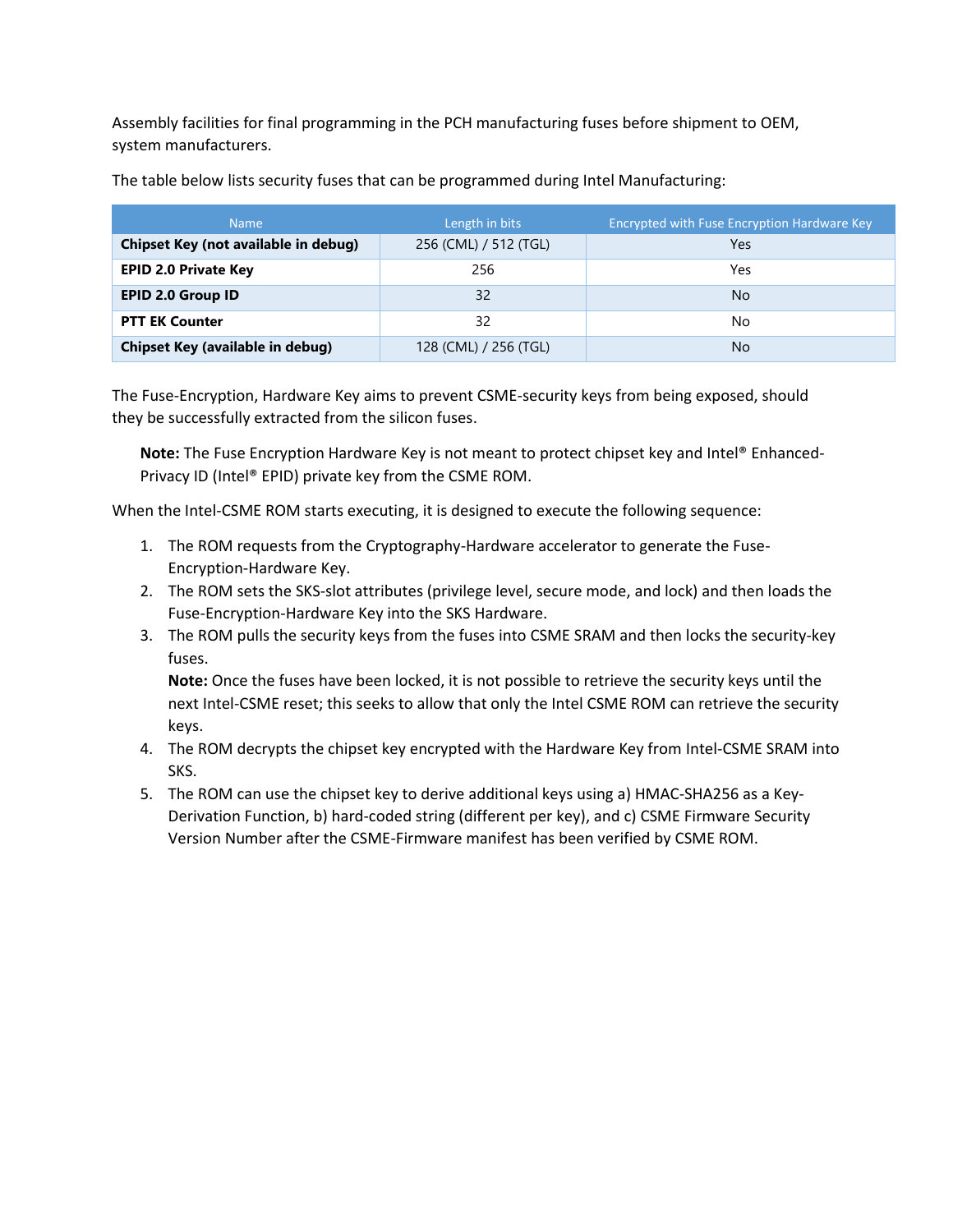

*Figure 4 - Keys Derivation Conceptual Diagram*

The ROM can create several keys from the Chipset Key:

- 1. **Intel Root Key** –the master key for the Intel CSME firmware. For example, used to generate storage keys to help protect Intel CSME data in NVM.
- 2. **Wrapping Key** –used to wrap a key in SRAM and help ensure that the key is unwrapped into SKS so it can be used. Once a key has been wrapped, it is designed to be bound to the Intel CSME Hardware and not be used outside Intel CSME.
- 3. **Memory Guard Key** –used to wrap and unwrap a key in SRAM. This key is typically used to protect attestation keys like Intel EPID or Endorsement Key (EK) that cannot be stored in SKS, which supports only Advanced-Encryption Standard (AES) or Hash-Based, Message-Authentication-Code (HMAC) key types.
- 4. **Suspend Key** –used to generate one-time keys to help allow saving and restoring the Intel-CSME-Firmware context when Intel CSME enters Power Gating or when the platform goes into standby (on client systems only). This key can be critical to Intel-CSME-execution integrity upon resuming.
- 5. **IVB (ICV Blob) Root Key** –used to generate keys that help protect the ICV (Integrity-Check Value)-Private Key (IPK) and the Intel-CSME-firmware modules' ICV in the ICV blob kept in IVBP partition. Those ICVs are calculated using IPK over Intel-CSME-firmware module's 4KB pages in NVM and the Cryptography-Hardware accelerator AES-P (Programmable, Advanced-Encryption, Standard Engine). It is designed to allow fast boot of Intel-CSME Firmware and secure page-in / page-out of Intel-CSME code and data from Intel-CSME SRAM to SPI/DRAM (Dynamic, Random-Access Memory). By design, the IPK and ICV would be invalidated by an Intel-CSME-firmware update or by an ICV-integrity failure. IVB Root Key, keys derived from it and IPK are crucial to Intel-CSME-execution integrity during boot and runtime.
- 6. **Provisioning Key** –used by the-Intel CSME firmware in CML (Comet Lake) to help retrieve a new, Intel-EPID key from the Intel server when TCB (Trusted-Computing Base) Recovery is required in the event the Intel-CSME-EPID-attestation key has been compromised. The Provisioning Key is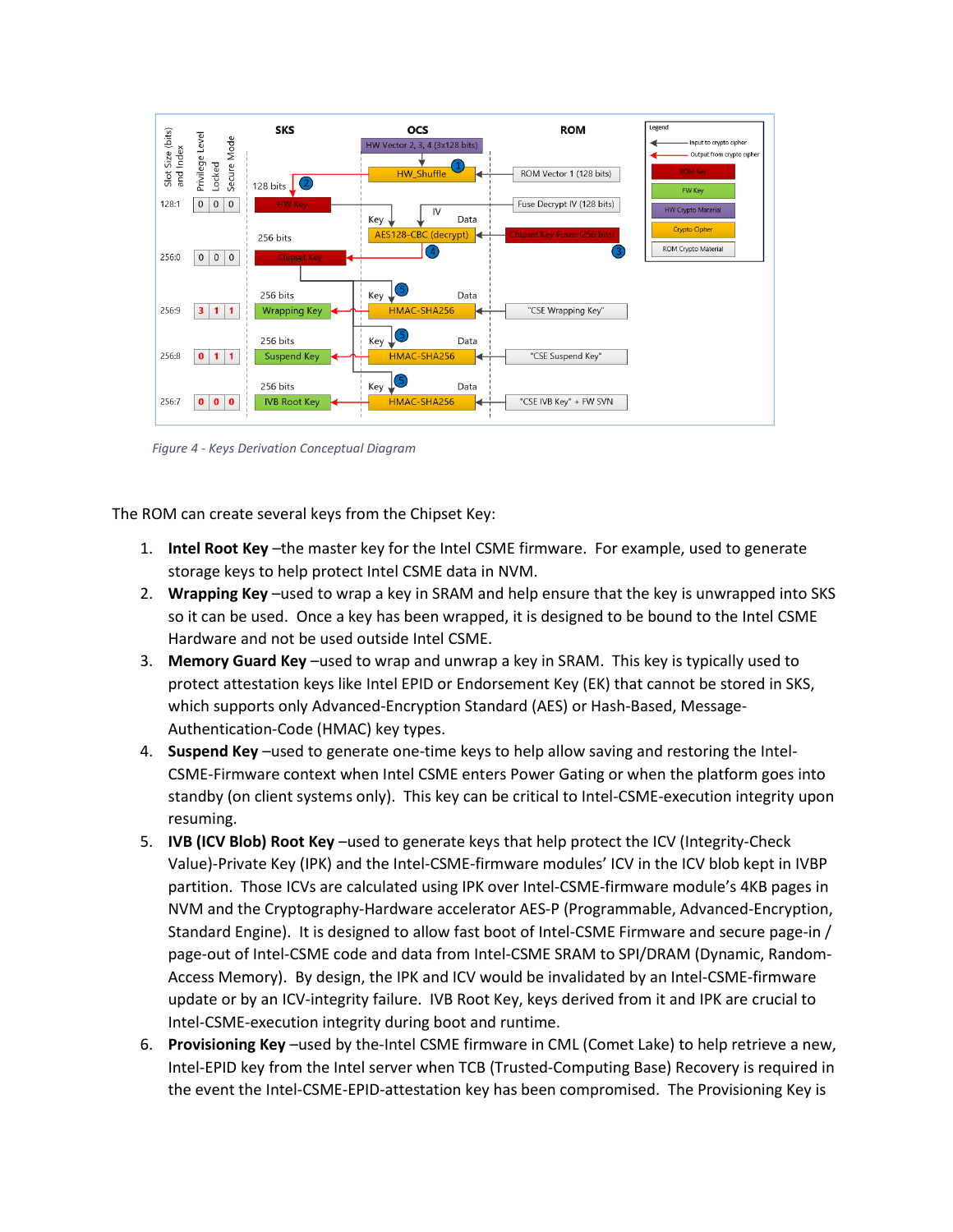based on the Intel-CSME-firmware SVN. Using this key is relevant when the SVN is greater than 1.

- 7. **Intel PTT EK Root Key** –by design, exported by the Intel-CSME ROM, encrypted with the Memory-Guard key, and used by Intel PTT in CML to generate its EK by using the PTT EK counters that are also exported by CSME ROM to Intel PTT.
- 8. **Intel On-Die-CA (Certificate Authority) FW private ECC (Elliptic-Curve-Cryptographic) key** used by the Intel-CSME firmware (Crypto Driver) in TGL to issue unique keys and x509v3 certificates to CSME applications (*e.g.*, PAVP, AMT, DAL) to help prove their identity to a remote server. Note, in TGL platform, the On-Die-CA keys replace EPID key.

Once the Intel-CSME ROM has finished generating all the keys, it is designed to zero the chipset key and the fuse encryption key (and lock them) before executing the Intel CSME firmware. This is done to help ensure that these keys cannot be accessed and used from outside the Intel CSME ROM.

## <span id="page-13-0"></span>2. Intel CSME ROM Boot Extension (RBE)

The Intel-CSME RBE extends ROM functionality in firmware. The RBE is designed to be updated in the field and address initializing and configuring the Intel CSME for the boot. The RBE can be viewed as a bootloader for the Intel-CSME operating system.

The RBE has three, main goals:

- o Perform hardware-based, anti-rollback check on the Intel CSME firmware. This applies to all platforms up to and including Intel CSME 14.0. From Intel CSME 15.0, the ROM is designed to perform this check.
- $\circ$  Perform early silicon initialization task, like authentication of debug token as well as secure loading of PMC FW and data. Intel CSME assists the main CPU boot by applying a PMC-firmware patch before the main CPU comes out of reset as a system cannot boot without a proper, PMC patch.
- o Load, authenticate, and execute the Intel-CSME, core, operating system.

## <span id="page-13-1"></span>3. Intel CSME Secure Boot Flow

As explained in previous section, the CSME boot process is designed to always start in ROM and continue in RBE; the intention is this chain of trust is extended by the CSME kernel and process manager, which help load and authenticate the rest of the firmware from external memory (SPI flash) as shown in Figure 5 below.

The CSME RBE and FW kernel create ICVs for every page of the CSME-FW module (drivers, services, or application) loaded and authenticated by process manager. The Intel-CSME-page size is 4KB. The BringUp process can expose HECI commands for BIOS to tell CSME that the system memory has been initialized and can be used by CSME to configure the IMRs (Isolated Memory Region). One of these IMRs is used by CSME for its page replacement mechanism that is needed because the entire CSME FW cannot fit into its SRAM. Therefore, Intel CSME is designed to utilize this isolated region in the system's DRAM to securely evict CSME code and data from CSME SRAM. The isolated memory is also referred to as Unified-Memory Access or UMA and can be found in dedicated IMR for platform with IMR-based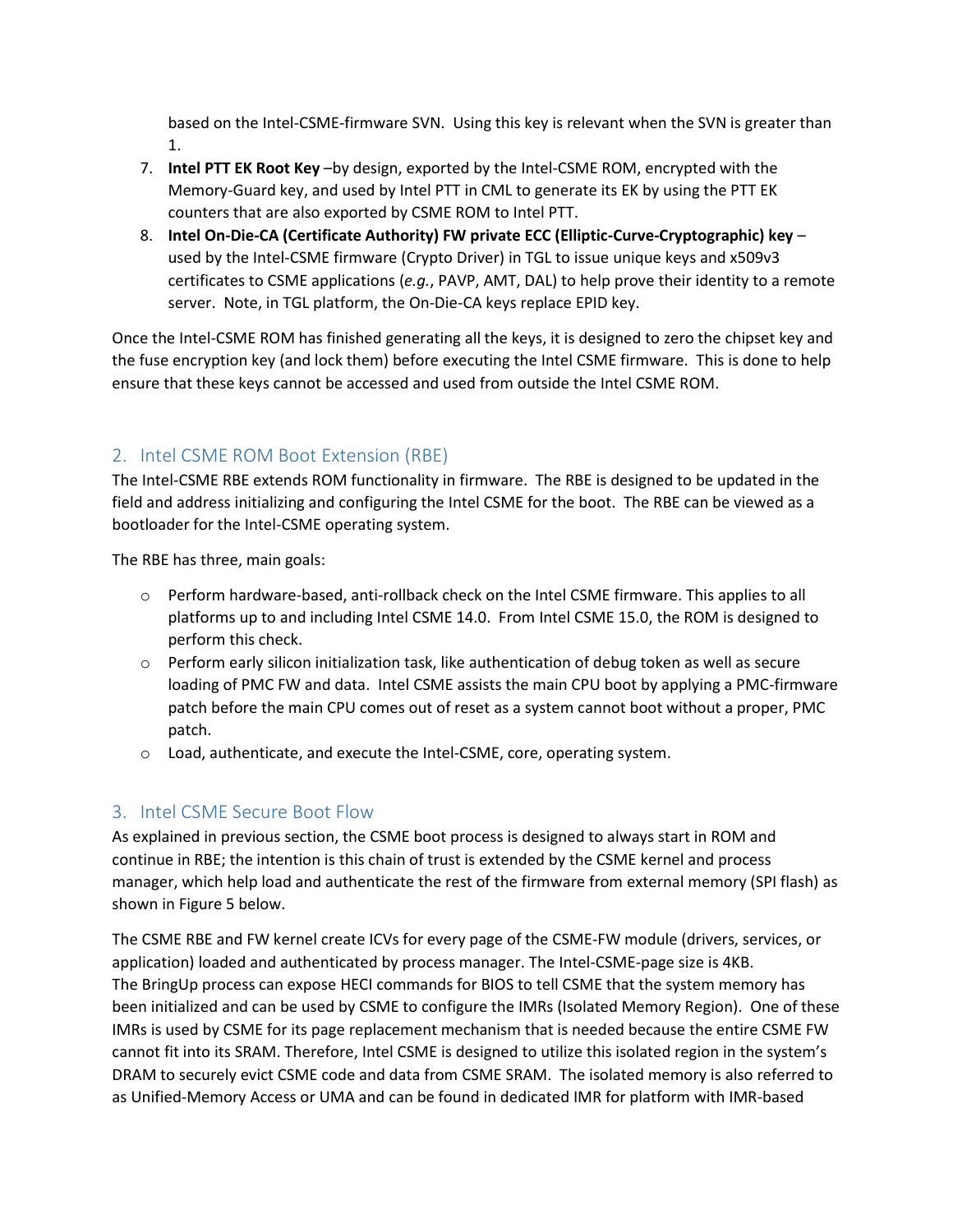CPU.

On a non-IMR-based CPU, such as CML, the BringUp process is designed to ask the BIOS during boot to allocate between 8MB and 32MB of UMA exclusively for Intel CSME to use. The exact amount of UMA depends on the Intel-CSME SKU.

On an IMR-based CPU, such as TGL, the aim is for BIOS to allocate stolen memory based on IMR total size reported by CSME during the early handshake with BIOS. CSME helps configure IMR and is designed to remove the CSME's own, write permissions to IMR settings to help prevent CSME from further changing IMR, base addresses and limits.



*Figure 5- First Boot using new Intel CSME Firmware*

Once all CSME modules have been loaded, Process Manager enables storage of all CSME modules' ICVs and IPK in ICV Blob Partition (IVBP) as encrypted and integrity- and replay-protected in SPI flash. At next boot of CSME OS, the applications can be loaded and authenticated using those ICVs as shown in Figure 6 below.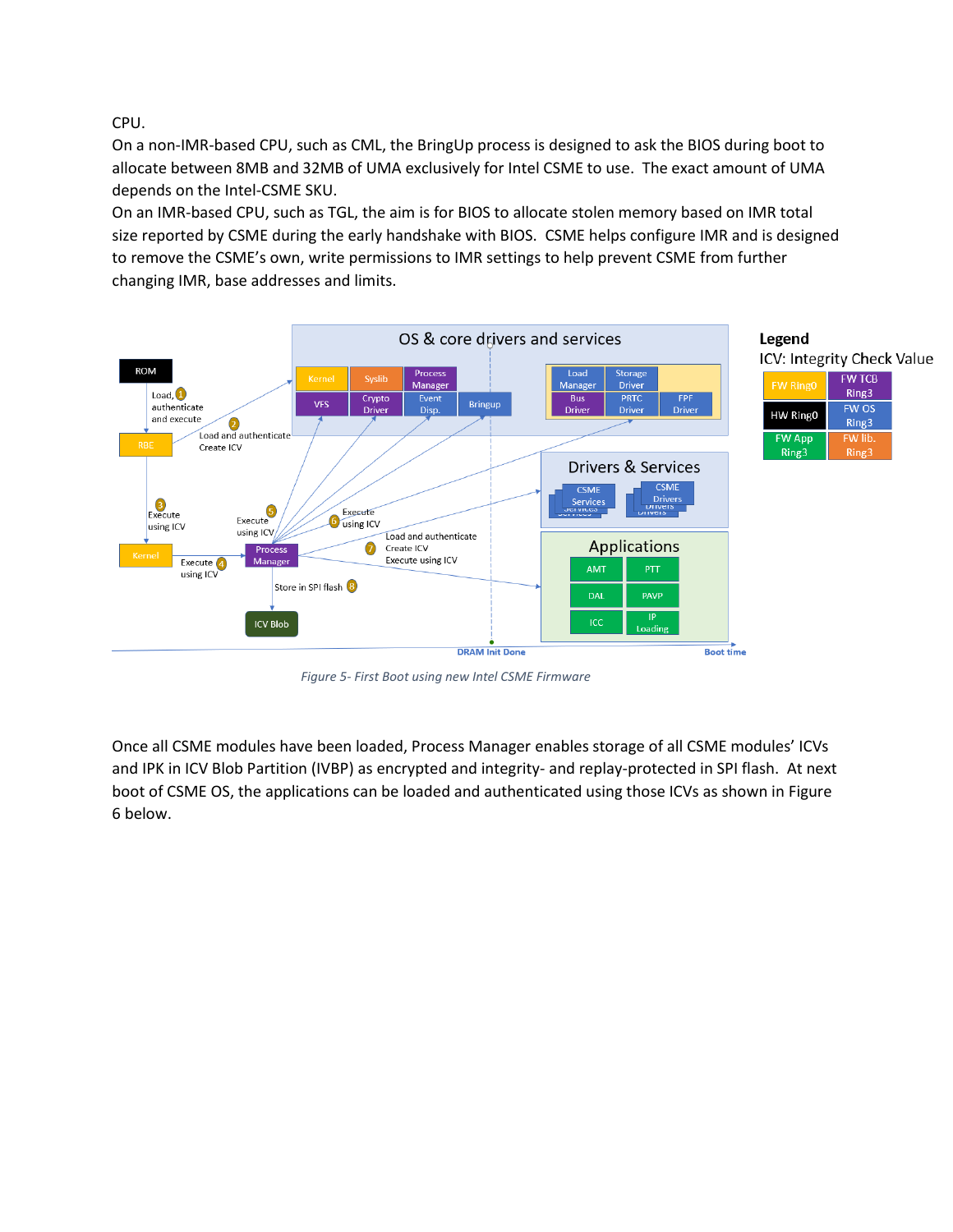

*Figure 6- Subsequent boots of Intel CSME Firmware*

Note that, before DRAM is initialized by BIOS, CSME-FW-code-pages replacement is designed to be done by kernel from SPI flash using ICVs. Once DRAM is initialized, CSME kernel can make use of DRAM to evict both code and data pages. However, since BIOS is outside TCB for CSME paging to DRAM, as conceived, this memory is considered untrusted from CSME standpoint. Therefore, CSME code and data pages evicted to UMA are designed to be encrypted, anti-replay-protected, integrity- and confidentiality-protected cryptographically with keys known to CSME only, *i.e.*, IPK for calculating ICVs and UMA key (a randomly generated key per boot) for encrypting evicted pages. When pages are copied back from DRAM to CSME SRAM, by design, pages are decrypted, and integrity checked. Some pages are locked in SRAM and not paged out to UMA. These can include pages that contain critical, kernel code that executes very frequently, critical data, including the AES and HMAC keys for UMA protection, and the ICVs. As intended, page faults are handled by the firmware kernel, and paging operations between SRAM and UMA are optimized by Intel CSME's DMA engine and Cryptography-HW accelerator.

## <span id="page-15-0"></span>4. CSME OS Main Security Principles

CSME OS (Operating System) is based on [Minix](http://www.minix3.org/) OS architecture and has two main security principles: a Micro-Kernel-OS architecture and a minimal TCB.

By design, the micro-kernel is the only runtime component executing at CSME ring0, while CSME Firmware applications, drivers and services all run at CSME ring3. The micro-kernel implements the bare minimum required to implement an OS.

The TCB is composed of minimum amount of processes and acts as a root of trust for all securityhardening measures and security services. Its main roles are: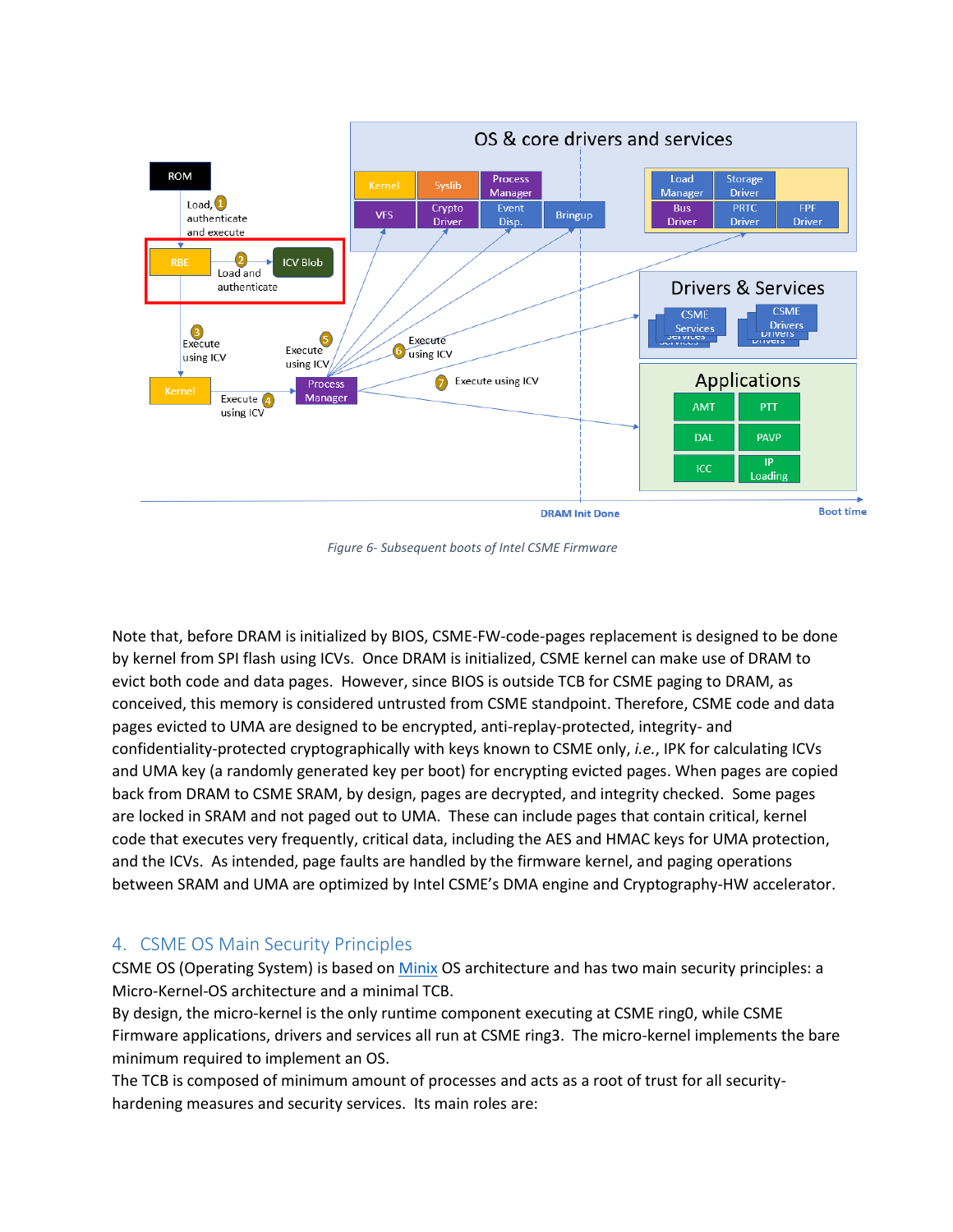- Helping protect the access to keys and hardware (the Intel-CSME assets)
- Enabling Intel-CSME-firmware-code integrity at boot time and at runtime
- Helping protect Intel-CSME modules from each other and their data stored in SPI flash memory
- Enabling Intel-CSME modules to execute with minimum privileges.

## <span id="page-16-0"></span>5. Micro-Kernel (uKernel)

The Micro-Kernel enables the infrastructure for Intel CSME, including threading, memory management, and process isolation.

The Micro-Kernel has four, main goals:

- CPU's driver: Micro-Kernel helps a) enforce that code execution is from SRAM only, b) apply process isolation using CPU rings and x86 segments, c) set up page attribute (*i.e*., Read, Write, and User bit) enforced by MMU, and d) control HW access to CSME ring3 via MMIO (Memory-Mapped, Input Output).
- IOMMU's driver: it helps configure the IOMMU policies to allow/deny DMA access to SRAM.
- Support standard-kernel service, such as Inter-Process Communication (IPC), processes and threads management, and handling of interrupts and exceptions.
- Aid page replacement between SRAM and DRAM/SPI flash to optimize SRAM utilization. By design, the evicted pages to DRAM are encrypted and integrity-protected.

## <span id="page-16-1"></span>6. Intel-CSME, TCB, Operating System

Intel-CSME TCB Operating System is composed of various components whose main security roles as designed are described below:

- Process Manager enables i) loading and authenticating of CSME drivers, services, and applications, ii) process creation and termination, and iii), using the Kernel Service, creation of x86 process running at ring3 CPU privileges for driver, services, and applications.
- Crypto Driver implements FW-key management as well as Cryptographic and DMA service.
- VFS (Virtual-File System) enables secure storage with data-migration support and helps enforce a permission check on data files and special files exposed by drivers and services inside CSME OS. VFS can offer a mechanism for applications and common services to store non-volatile data in the data region of the same NVRAM in which the Intel CSME image is stored. The mechanism is designed to provide encryption, integrity, and anti-replay protection. The aim is for the storage key to be managed by a crypto driver and protected using the SKS HW at runtime. This can eliminate potential, key-leak vulnerabilities. AES-GCM with 256 bits key is used to help protect files in NVM. Replay protection can be supported using either RPMC or PRTC. The Intel-CSME processes enable deciding if encryption or/and anti-replay protection are required for the blobs they own. Blob protection is designed to include integrity. To help avoid flash wear-out, a general rule for Intel-CSME-firmware design is to try to minimize the number of writes to flash. The storage manager supports implementing an algorithm to detect access patterns that would accelerate flash wear-out; the algorithm is designed to then apply the relevant remediation.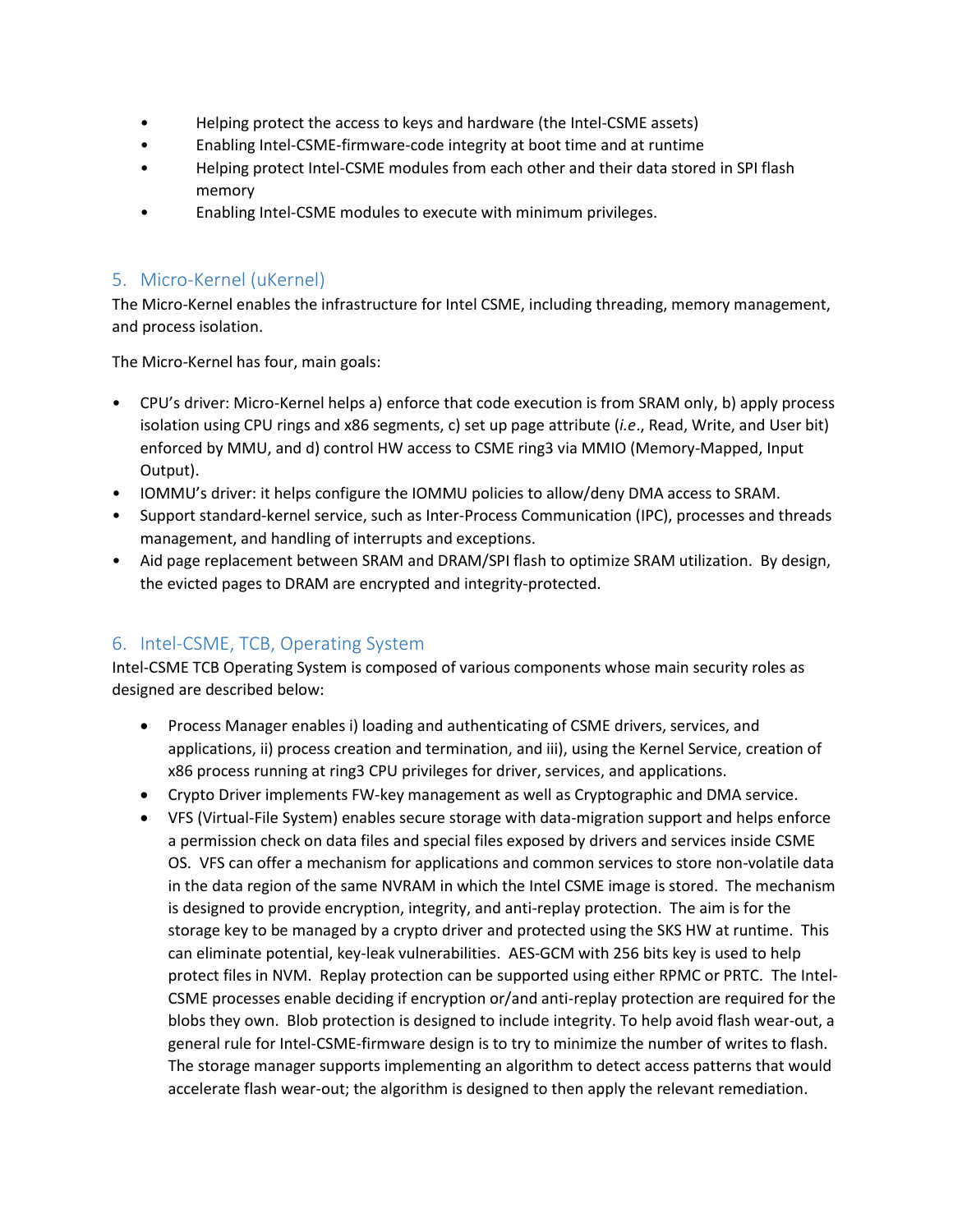• Bus Driver is intended to allow CSME drivers to configure their own device-configuration space and help enforce access control as to which device can be configured by which driver.

The following table shows the designated, access control and permissions for CSME ring3 TCB components:

| <b>Ring3 TCB</b><br><b>Component</b> | <b>Create</b><br><b>CSME</b><br><b>Process</b> | <b>Control access to</b><br><b>CSME</b> keys | <b>Control access to</b><br><b>CSME OS services</b> | <b>Control access to</b><br><b>Hardware</b> |
|--------------------------------------|------------------------------------------------|----------------------------------------------|-----------------------------------------------------|---------------------------------------------|
| <b>Process</b>                       | <b>Yes</b>                                     | No                                           | No                                                  | No                                          |
| <b>Manager</b>                       |                                                |                                              |                                                     |                                             |
| <b>Crypto Driver</b>                 | No                                             | <b>Yes</b>                                   | No                                                  | No                                          |
| <b>VFS</b>                           | No                                             | No                                           | <b>Yes</b>                                          | No                                          |
| <b>Bus Driver</b>                    | No                                             | No                                           | No                                                  | <b>Minimal</b>                              |

<span id="page-17-2"></span> *Figure 7 - CSME ring3 Component Access Control and Permissions*

## <span id="page-17-0"></span>7. BringUp (BUP)

The CSME BringUp (BUP) is a FW module that implements CSME functionality required for supporting platform boot and configuration. BUP's design includes Boot Guard, a sub-set of Intel-PTT commands, and a minimal implementation of some CSME-FW drivers and services. The goal is for it to launch quickly, while the platform waits for all the drivers, services, and applications to start executing.

Starting with Intel CSME 12, the BringUp is intended to run with reduced privileges (refer to section on [BUP Deprivilege and Enhanced RBE Security Architecture\)](#page-26-5). Due to the deprivilege, the aim is that BringUp cannot create any Intel CSME processes or have access to FW-root keys, attestation key, OCS, or DFX hardware.

## <span id="page-17-1"></span>8. CSME-Operating-System Drivers and Services

The Intel-CSME Operating-System drivers and services are designed to be executed at CSME ring3, with the two main components as Maestro and Load Manager. These components enable orchestrating the loading of all CSME ring3 processes, which are classified into three categories: Drivers, Services, and Applications. As intended, access to drivers and services is overseen jointly by the VFS and the Micro-Kernel that help enforce pre-defined, static permission for each CSME-FW process.

Intel-CSME drivers are processes designed to abstract a hardware device, such as the Cryptography-HW accelerator and DMA engine, and expose APIs (Application-Programming Interfaces) for other processes to consume. The drivers are also designed to only have access to the specific hardware that they need to manage, with such access via MMIO. Some drivers do not communicate directly with the external world, while others, such as LAN, WLAN, and NVRAM driver, help transport data from the external world to associated applications and services.

An example of a driver is HECI, which can provide a transport mechanism by which the host and Intel CSME can pass messages to one another through two, circular buffers: one for messages sent from Intel CSME to the host and the other for messages in the opposite direction. The host and the Intel CSME are both designed to implement a HECI driver meant to act as a message dispatcher. On the host OS, by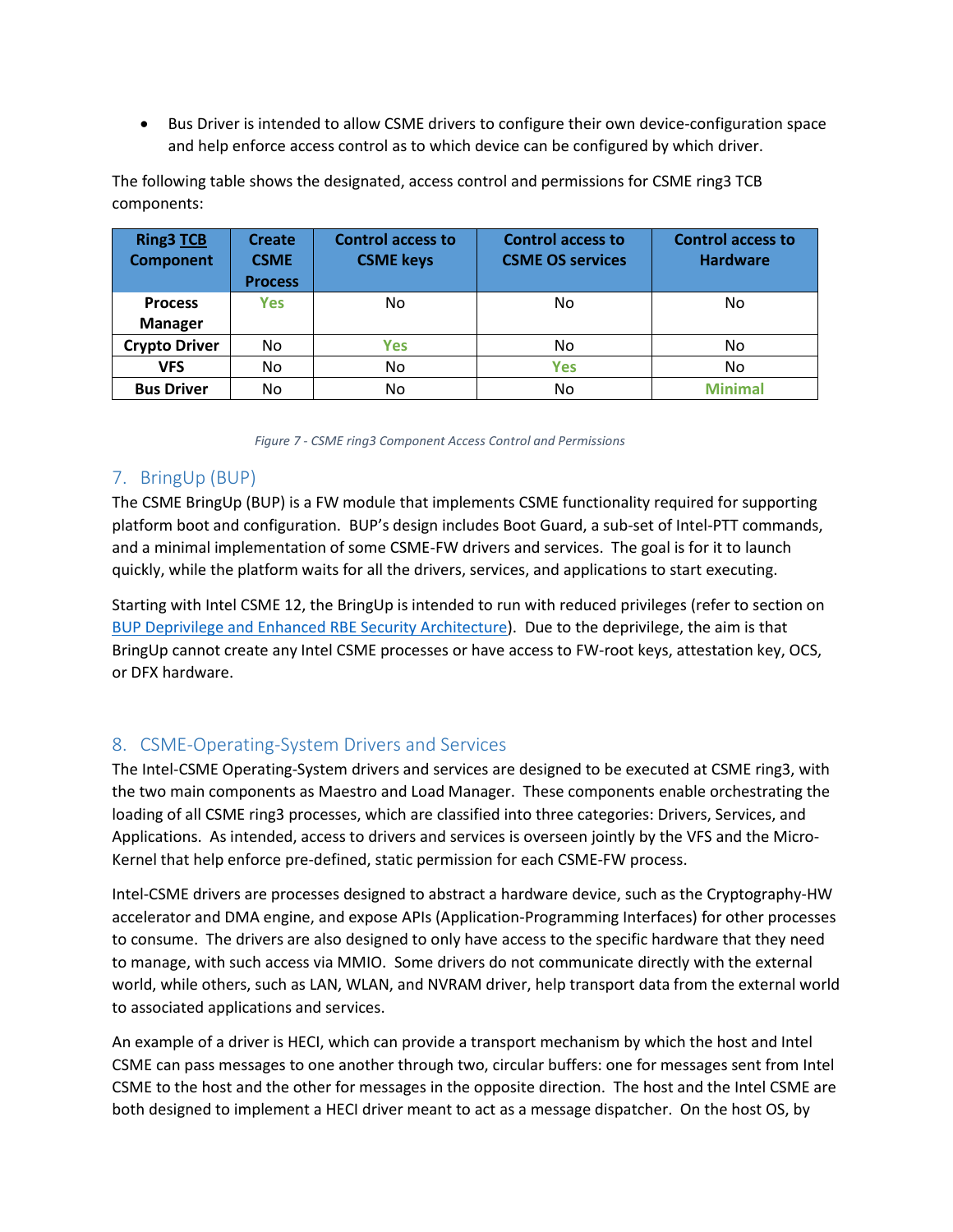design, the HECI driver is installed as a kernel-mode driver, also known as Intel® MEI (Intel® Management Interface). On the Intel CSME, the aim is for the HECI driver to be a CSME ring3 driver in CSME OS consumed by other processes. The HECI interface does not provide any native, security measures. By design, clients of HECI are responsible for implementing the applicable protocols to protect the transmitted messages. Intel-CSME-firmware processes help expose HECI commands of various functions for the host to invoke. On both the host and the Intel CSME, various clients can connect to the driver to send and receive messages to and from their counterparts, respectively. For example, Intel CSME's PAVP (Protected-Audio-Video Path)-application client helps implement HECI commands for the media-player, software client on the host to provision device key-box, process content licenses, retrieve playback statistics, and so on.

| <b>iCLS</b>  | MCA (x2)    | EventDisp    | <b>GDE</b>  | Se             |
|--------------|-------------|--------------|-------------|----------------|
| <b>TCB-R</b> | Maestro     | <b>MCTP</b>  | <b>TLS</b>  | VICes          |
| Sigma/EPID   | Policy      | LoadMgr      | FWUpdate    |                |
|              |             |              |             |                |
|              | <b>HECI</b> | <b>VDM</b>   | <b>WLAN</b> |                |
| <b>PRTC</b>  | Fuse        | <b>SMBus</b> | <b>USBR</b> | <b>Drivers</b> |
| Power        | Storage     | <b>IPC</b>   | <b>GPIO</b> |                |

*Figure 8 - Example: Services and Drivers*

#### <span id="page-18-1"></span><span id="page-18-0"></span>9. Intel-CSME Applications

Following BringUp and the loading of drivers and services, the Intel-CSME applications are designed to run in CSME ring3. The CSME Micro-Kernel helps enforce isolation of each Intel-CSME-application execution and prevent one CSME application from accessing the memory space of another application. Application secrets are also better protected in flash memory by VFS, which helps provide such protection using a storage key designed to be protected in SKS and managed by crypto.

Not all features are supported by all SKUs, and some features require specific configuration and enablement. For example, Intel AMT is not supported on consumer SKUs, Intel® Atom platforms or servers. Intel® Boot Guard requires OEMs to provision and enable the feature for usage. Some features can also be disabled by OEMs.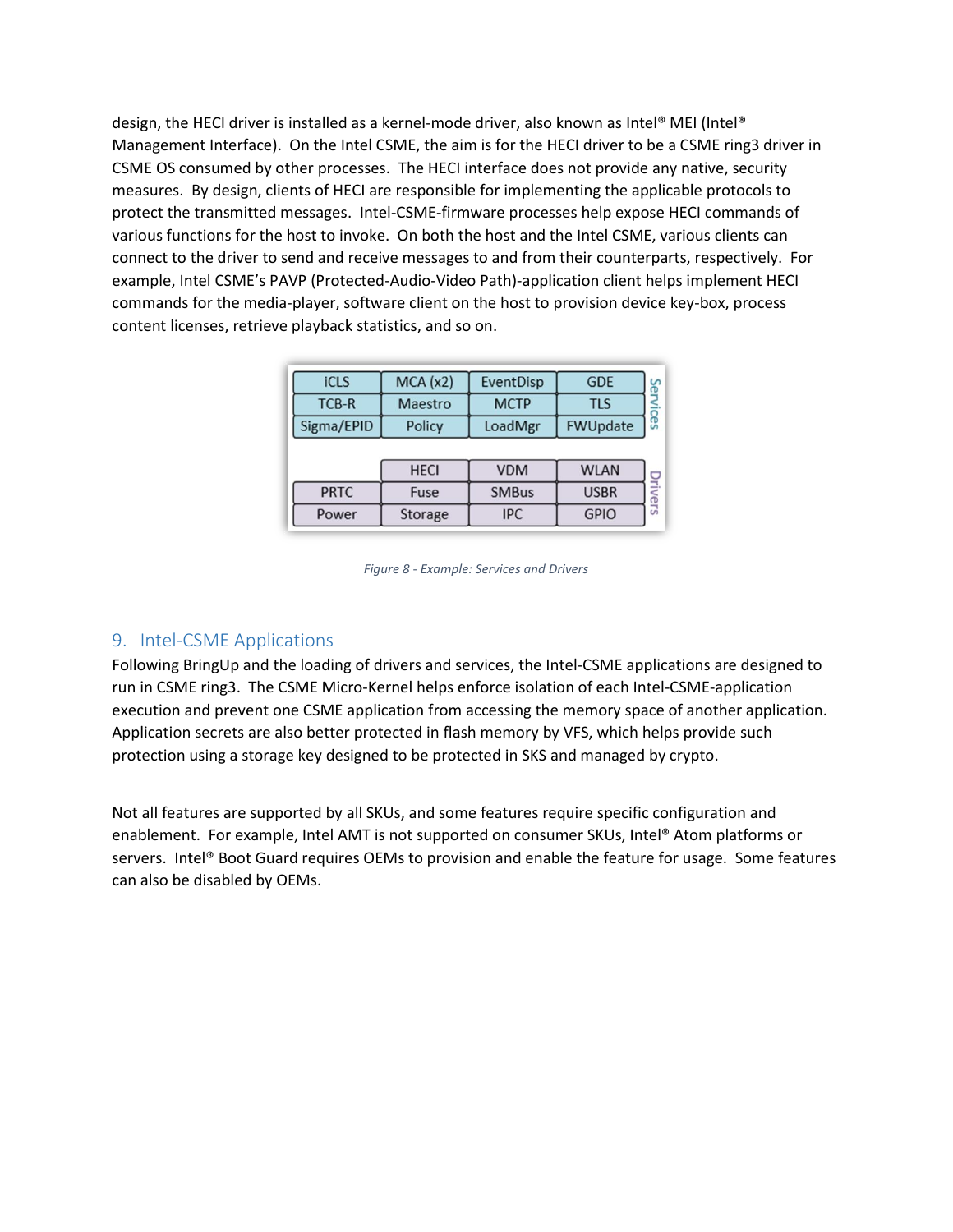

*Figure 9 - Application examples (outlined in red)*

# <span id="page-19-0"></span>CSME-Recoverability Aspects

The following section describes various designed recoverability aspects of CSME: from simple firmware update to re-key-generation process in specific cases of security breaches.

## <span id="page-19-1"></span>Firmware Update and Anti-rollback (ARB)

Intel CSME's firmware can be updated in the field. Intel might release new firmware for several reasons:

- Functional- or security-bug mitigations
- Performance improvements
- New, infrastructural features
- New, security hardening
- New applications

The new firmware is delivered to end users by individual OEMs – not by Intel. Users are encouraged to download and install the latest version available for the device. An Intel-CSME-firmware update is designed to be installed using a software agent via the HECI interface.

The Firmware-Update process supports a fault-tolerant mechanism to help protect the user from system bricking in the case of an interrupted update.

If the new firmware implements mitigations for security bugs, it might not be possible to downgrade the firmware or roll back to old and vulnerable firmware due to firmware or hardware mechanisms. The firmware-enforced, anti-rollback mechanism helps prevent downgrading via the firmware-update interface. This can protect users from accidentally performing downgrades or prevent an attacker with OS-admin privileges from performing a downgrade to an old FW with known vulnerabilities.

The hardware-enforced, anti-rollback mechanism is designed to provide an OEM-managed capability. When enabled, it properly mitigates physical rollback of CSME Firmware in SPI flash on the platform.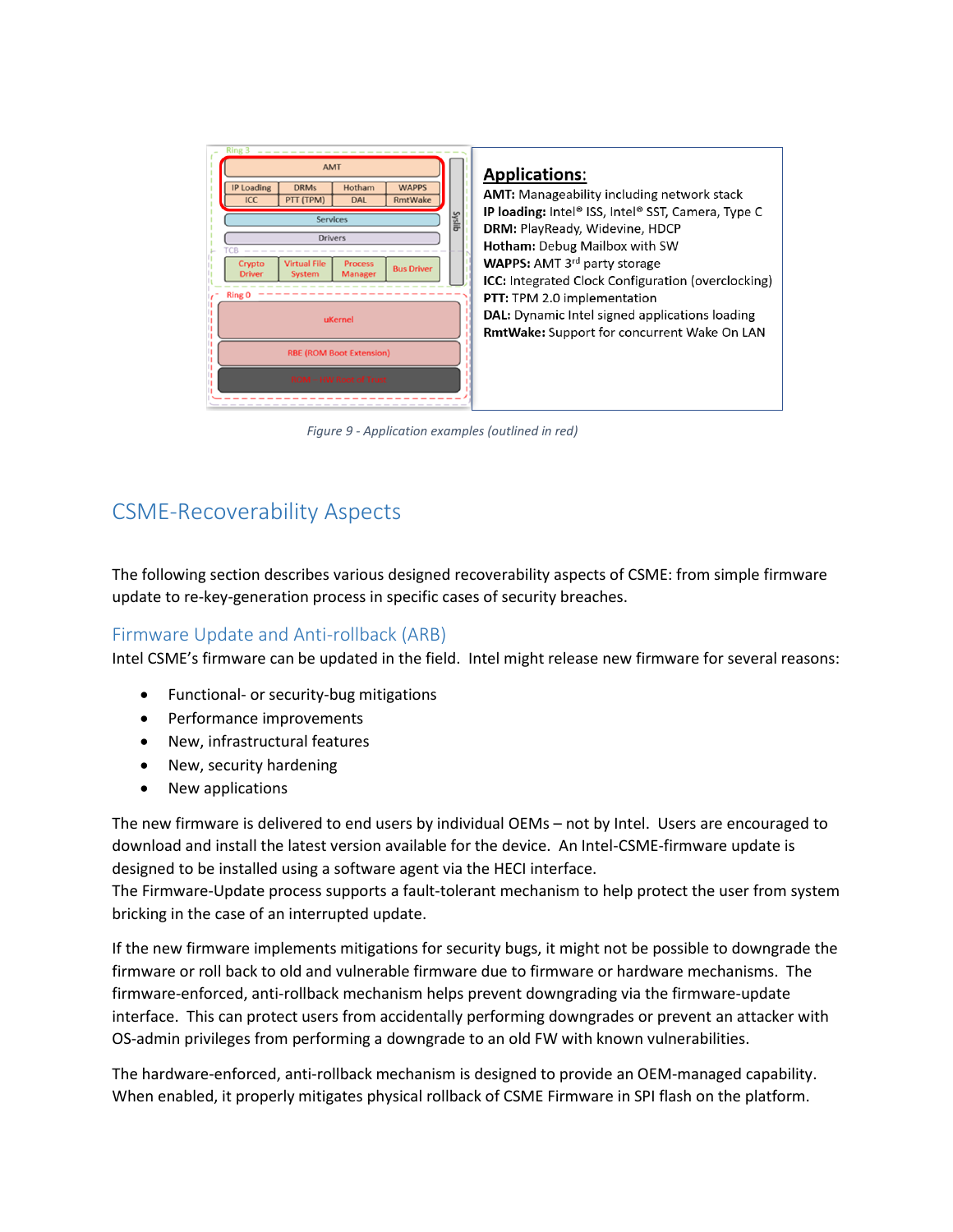It helps the system remain protected against known vulnerabilities that have been mitigated in the most recent, CSME-Firmware release. To achieve this, the new firmware is designed to burn specific, FPFs to record the FW ARB SVN into hardware. At a very early stage of the boot, the Intel CSME's boot ROM or RBE (depending of the platform generation) helps examine these FPFs. As a remediation mechanism, if the SVN of the firmware from flash is lower than the SVN from the FPFs, then CSME can detect it is under rollback attack and prevent the system from booting a vulnerable version. The Intel-CSME, hardware-enforced, anti-rollback mechanism was first implemented in the Cannon Lake PCH (CSME 12.0).

## <span id="page-20-0"></span>Intel® Enhanced Privacy ID (Intel® EPID) and On-Die, Certificate Authority (ODCA)

The Intel EPID scheme is an anonymous authentication algorithm invented by Intel and standardized by the International Organization for Standardization (ISO). Intel EPID 1.0 was first introduced in Intel CSME 5 in 2008. Intel EPID 2.0, with performance and security enhancements, intercepted Intel CSME 12 in 2017 and is supported up to Intel CSME 14.0.

The Intel EPID helps a member prove its membership to a verifier without disclosing its identity. The ecosystem of Intel EPID is designed with three actors:

- **1. Authority**: generator and issuer of all member private keys and group public keys.
- **2. Member:** belongs to a group of many members. The member is provisioned with its unique member private key and a group certificate that is shared by all members of the same group. A member uses its private key to help generate an Intel-EPID signature to show its membership to the verifier.
- **3. Verifier:** designed to authenticate a member by checking the member's signature against the group certificate.

The fundamental advantage of Intel EPID over traditional authentication methods built on asymmetric cryptography is Intel EPID's enabling of anonymity. The Authority can decide the number of members in a group. Every member owns its unique, private key, but, by design, all members of the same group share the same, group, public key and certificate. During authentication, the intention is that a member signs the challenge from the verifier, and the verifier verifies the member's signature using the group certificate. The verifier helps confirm that the signature is generated by one of the group members, but it is designed not to be able to identify exactly which of the members generated the signature.

A member or a group of members may be revoked by the Authority in three ways:

- Group revocation: Revoke the entire group.
- Private-key revocation: The Authority maintains a list of values of compromised, private keys. A verifier helps detect whether a received signature was generated by a private key in the privatekey-revocation list and reject the member if it was.
- Signature revocation: Sometimes the private key of a compromised member is not disclosed, but a signature from the member is known. The Authority helps maintain a list of signatures from compromised members. A verifier is designed to detect whether a received signature was generated by the same member who generated a signature on the signature-revocation list; if it was, the goal is for the Authority to reject the member.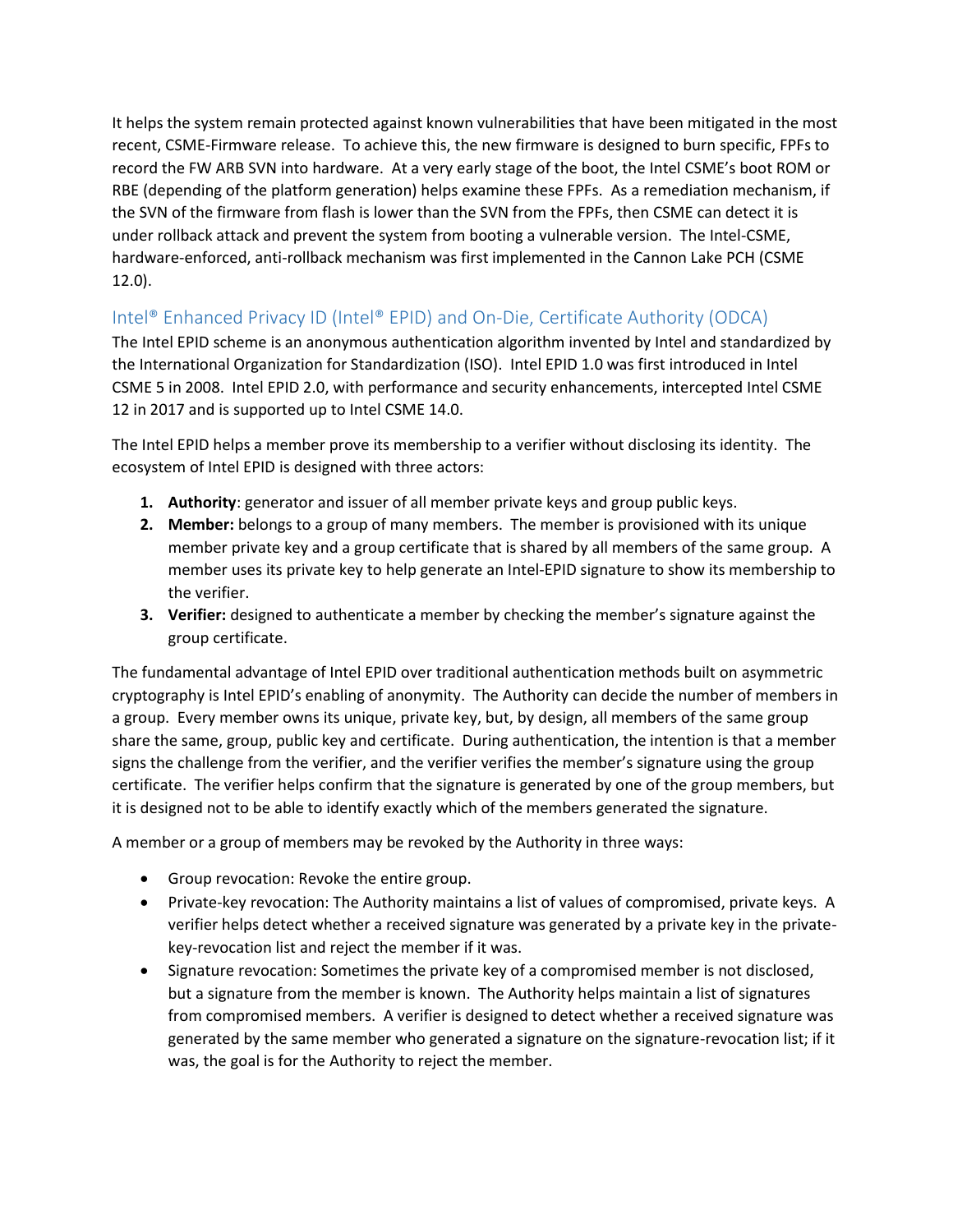The Intel EPID is especially useful for applications that require privacy. On the Intel CSME, it is consumed by applications including PAVP, DRM, Intel DAL, and Intel PTT.

CSME 15.0 and forward replace Intel EPID with an alternate architecture: the ODCA (On-Die, Certificate Authority). Using its ODCA-private key, Intel CSME ROM can act as embedded, Certificate Authority and issue a certificate to the CSME FW and its application. Examples of certificate usages are Boot Guard, DRM, PTT, and DAL. The aim is for each application/usage to use its certificate to prove to the verifier it is a genuine CSME application running inside the CSME subsystem. For example, Content Provider can be used for DRM, ACM for Boot Guard, and AMT authentication by the management console. ODCA is also used to help generate the Endorsement Key for PTT. A CSME-FW update may revoke the ODCA chain of certificates for its application.

## <span id="page-21-0"></span>TCB Recovery and Intel Capability-Licensing Service

As conceived, TCB Recovery consists of:

- 1. Blob migration enabled migration of all CSME data kept in NVM from the previous, storage key to a new, storage key generated by ROM from a newer, FW SVN.
- 2. Help acquisition of a new, Intel EPID and a new, EK Certificate on the CML platform where ODCA is not supported. On the TGL platform, ROM can issue a new, ODCA-FW, private key and certificate based on incremented, FW SVN without a need to connect to the Intel server over the internet.

Once TCB Recovery has successfully completed, by design, the platform will obtain a new, Intel® EPID key, a new EK with its corresponding certificate, and data blobs protected using a new, storage key. Starting with TGL and moving onward, the intention is that a new, ODCA-FW, private key, and certificate will be generated.

In order to support TCB recovery on CML platform, impacted systems can be updated to a new, Intel-CSME firmware that contains the relevant mitigation and has an incremented SVN.

The impacted system also needs an iCLS (Intel Capability-Licensing Service) installed. The iCLS is a software service delivered with the Intel®-ME-software package and that is designed to run on client machines. The iCLS supports establishing a trusted connection, that uses standard, Transport-Layer Security (TLS) over port 443, to communicate with Intel-backend-licensing servers to obtain various licenses and keys. If the end-user system is inside an intranet (*e.g.*, inside an IT organization), he or she might need to provide a proxy to allow iCLS to connect properly to the Intel-iCLS-server backend over the internet.

The iCLS-local service requires an internet connection to connect to the iCLS server and executes the Intel EPID Re-Key in case of TCB recovery up to Intel CSME 14.0.

The following is a description of the re-key process designed for use on versions up to and including Intel CSME 14.0:

- a. If the system is not using the latest version of the iCLS software service, the iCLS software should be updated.
- b. Manufacturers should update the Intel-CSME firmware with firmware that has a higher SVN. Following the firmware update, on the next boot, the Intel-CSME firmware is designed to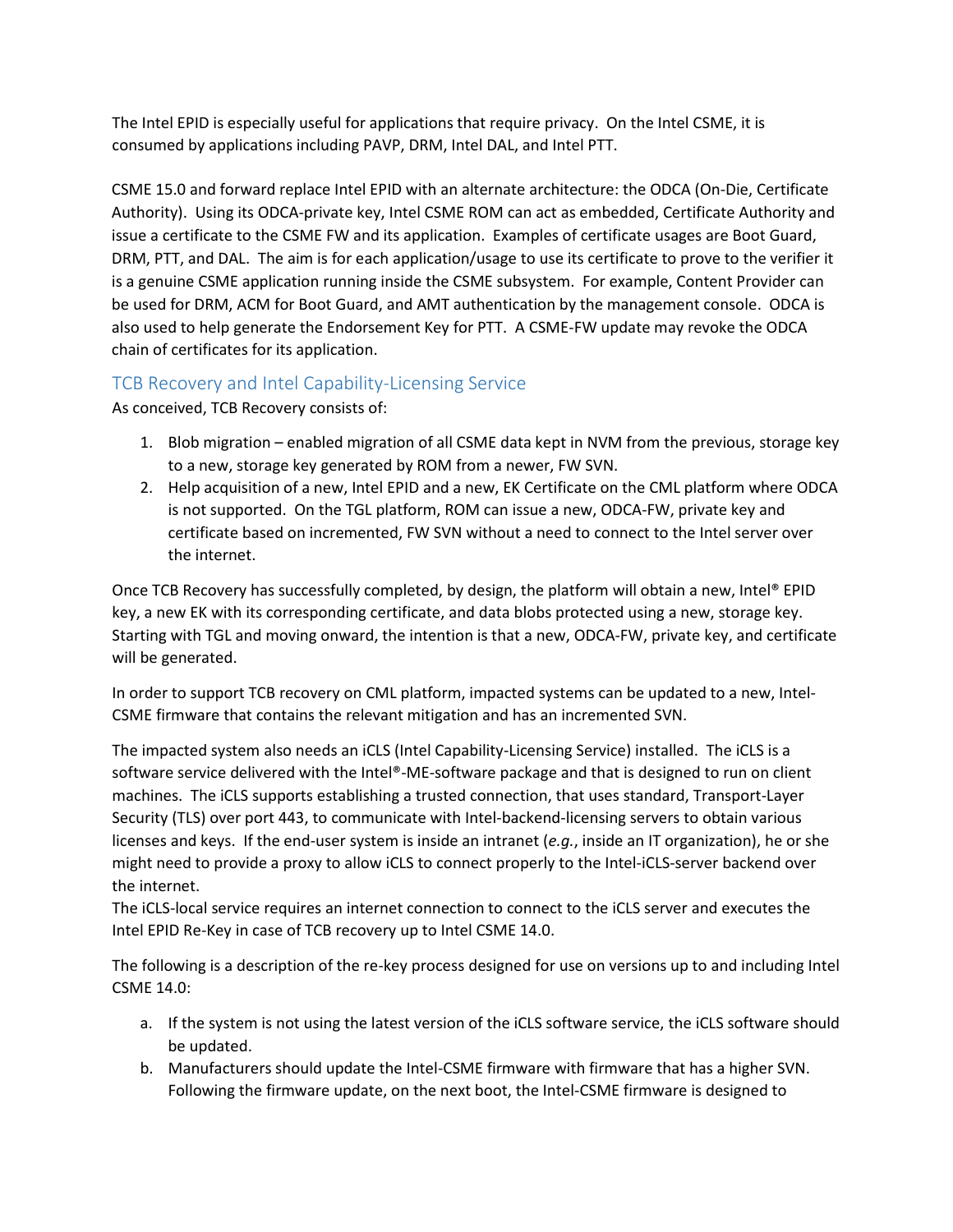migrate the Intel-CSME data from the previous, CSME-storage key to a new, storage key derived from the Intel-Root key created by ROM by using the incremented SVN in the FW-manifest header.

- c. The iCLS-software service uses the Intel-designed, sigma protocol to enable a secure connection over the internet to Intel-backend servers to complete TCB recovery and retrieves both the new, Intel-EPID key and Intel certificate for the new, Intel-PTT EK (the TPM EK).
- d. At some point, Intel revokes the Intel-EPID keys and the Intel-PTT EK by publishing a Certificate-Revocation List (CRL). Once revocation is performed, for example, the intention is that content providers can stop streaming content to systems that have not been updated.



*Figure 10 -TCB Recovery with iCLS connection*

If a critical vulnerability that causes one or more components of the TCB to be compromised is found in the Intel CSME, after such vulnerability is brought to Intel's attention, Intel will evaluate the situation and might trigger TCB recovery, which can revoke the compromised credentials and replace them with new ones.

Starting with CSME 15.0, TCB recovery is designed to be done with a FW update that triggers the ODCAre-key process by the ROM and FW only. The CSME-crypto driver helps generate and renew application certificates using ODCA without the need for server connection.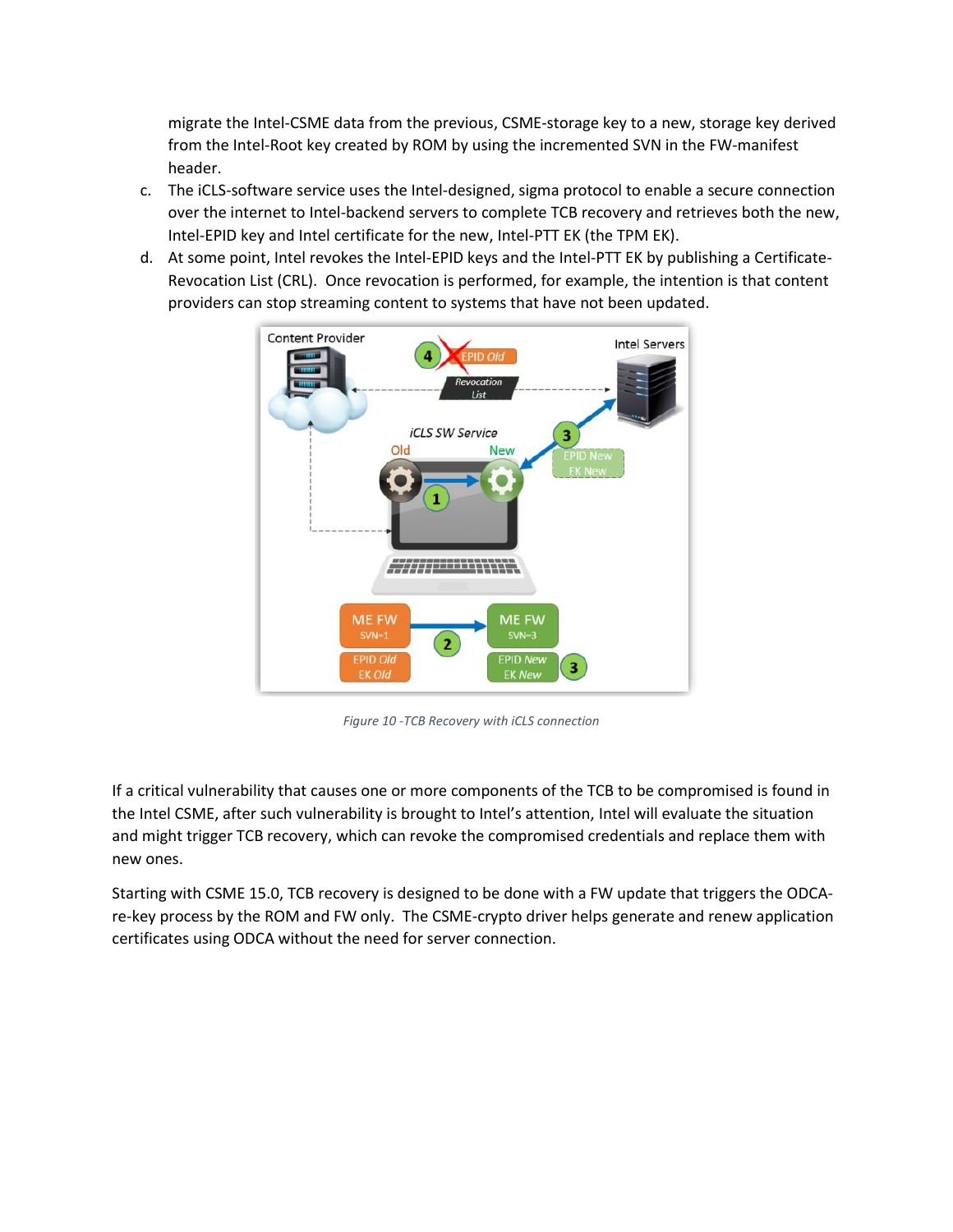## <span id="page-23-0"></span>Security Assets

Intel CSME utilizes a list of CSPs (Critical-Security Parameters) to help protect itself from attacks and to support security services and applications. These CSPs are Intel CSME's security assets. Examples of native CSPs (provisioned during the manufacturing by Intel or the OEM or derived internally in Intel CSME) include:

- Keys such as Chipset key, Intel EPID key, Intel-PTT-endorsement credentials as described in the section abou[t The Chipset Key and the Fuse-Encryption Hardware Key](#page-10-1)
- OEM, public-key hash: to enable secure boot, the OEM burns the hash of its public key onto Intel CSME's FPF during manufacturing. The corresponding, OEM-private key can be used to sign OEM-relevant components (*e.g.*, the BIOS-initial-boot block for Boot Guard, ISH code etc.).
- DRM-device keys: some DRM-device keys are provisioned by OEMs during manufacturing, while other DRMs have their device keys provisioned by license servers in the field.
- The crypto driver can derive additional keys from the FW-root keys derived by ROM and pass them to the FW applications and services. The Intel-EPID key, Intel-PTT EKs, and derivatives of the chipset key are keys used by TCB.
- In CSME 15.0 with the ODCA architecture, ROM can act as an embedded, Certificate Authority and issue a certificate to the CSME FW. The CSME FW using its certificate and private key generated by ROM can issue a certificate for different usages, such as Boot Guard, AMT, PTT, DAL, and PAVP.

The CSME-FW integrity is designed to be reviewed at boot by the Intel-CSME signing key and at runtime by keys indirectly derived from the chipset key. As intended, such reviews also address the integrity of CSME OS and applications. The CSME Micro-Kernel and TCB-ring3 processes help implement a trusted execution environment to better ensure the Intel EPID key, ODCA Keys, PTT keys, and other CSMEapplication or service keys are protected even within the CSME subsystem.

There is another category of CSPs that, by design, are installed or generated by Intel-CSME applications after Intel manufacturing. These include:

- Intel-AMT-administrator passwords
- Verified, Intel-DAL applets' hash digests (for faster loading by skipping asymmetric, signature verification)
- Secrets owned by Intel-DAL applets
- Intel PTT's AIK (Attestation-Identity Key) and other keys
- DRM keys

At runtime, the goal is that CSPs are either saved in SRAM or paged out to UMA in protected form. When Intel CSME is powered off, the application CSPs can be stored in NVRAM and better protected by the CSME-storage key.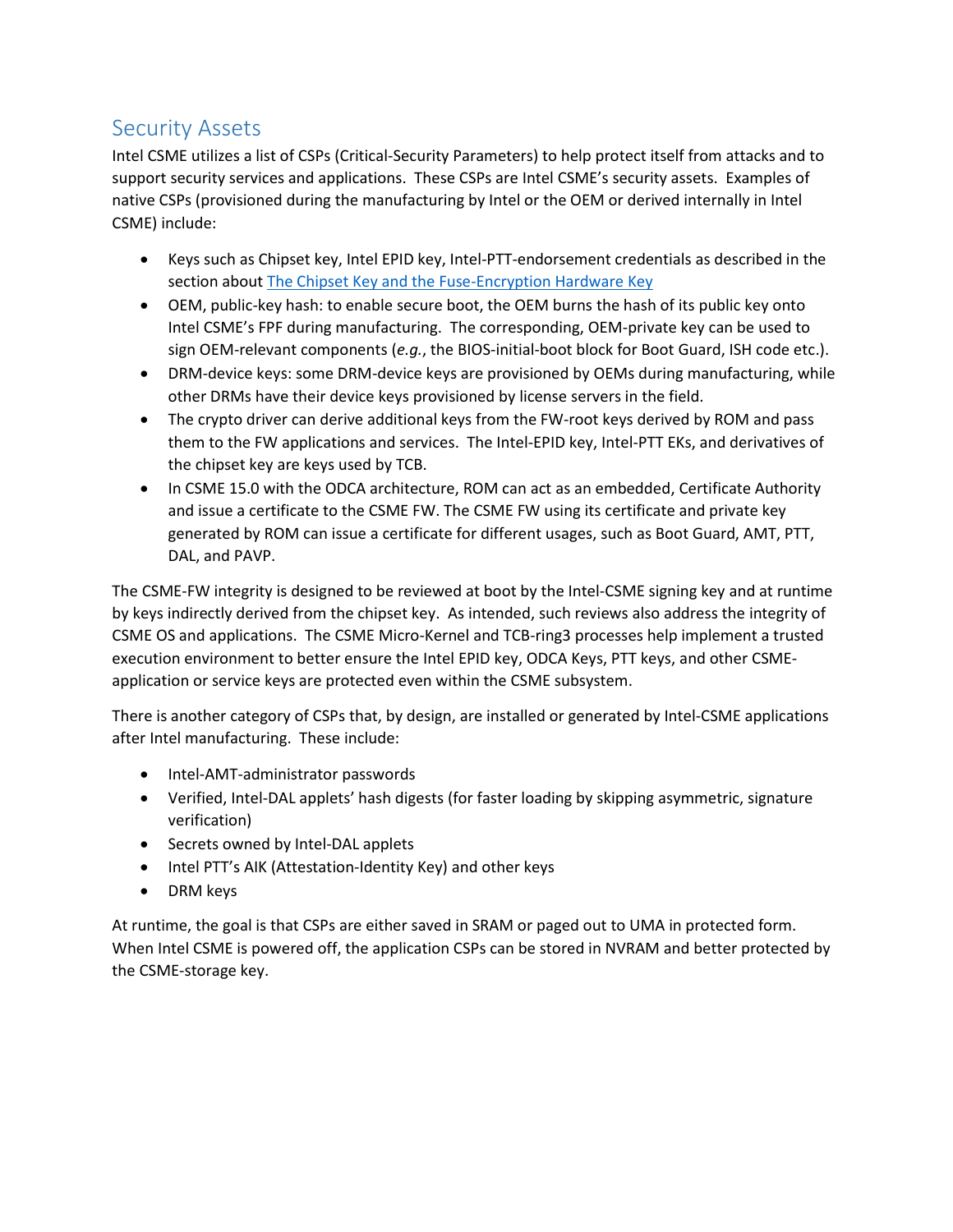## <span id="page-24-0"></span>End-of-Manufacturing (EoM) Mandatory Step

The EoM step is mandatory for all OEMs to help make their assets more secure. As designed, it consists of a command that OEMs need to run before shipping platforms to end users. The command has the following goals:

- **■** Write and lock manufacturers' settings into FPFs along with RPMC (Replay-Protection, Monotonic Counter) provisioning if supported.
- Close some CSME APIs used for debugging and manufacturing.
- Lock the SPI flash descriptor (the SPI controller implements access control on BIOS, Intel CSME, and other SPI regions).

For Intel CSME 15.0, a more flexible EoM was developed in response to OEM requests to minimize OEMs missing EoM steps before shipment. To help OEMs customize their manufacturing procedures, the EoM is designed to split the three steps above into three stages.

## <span id="page-24-1"></span>Security-Process Improvements, Design Enhancement and Hardening

Intel is pursuing a course of continuous improvement of Intel CSME's security capabilities. Intel aims to follow the industry's best security practices in all cycles of Intel-CSME development. For example:

- Reducing attack surfaces by minimizing external and internal interfaces.
- Enhancing defense-in-depth instead of relying on a single measure to protect critical assets.
- Enhancing the Intel-CSME-security-mitigation mechanism ability to address the rapidly changing threat model and make attacks more difficult and costlier for an attacker.
- Significant efforts like external audits, independent third-party code reviews, high-assurancedevelopment practices, and expansion of red-team activities.
- Designed integration of automated-security checks in the CI/CD (Continuous Integration / Continuous Development) pipeline used to better catch security issues automatically during build, such as static-code analyzer
- Security-Advanced research intended to align with industry-best-in-class, security practices with the goal of development and deployment of Advanced Fuzzing and advanced-code-analyzer capabilities (refer to [Intel CSME Security-Validation Technologies](#page-28-0) section).
- Establishing an "Intel platform update (IPU)" release to help manage security mitigations reaching the end points.
- Using the latest, known, cryptography guidelines published by authorities and standard bodies. For example, starting in 2020, the Intel CSME 15 is aims to comply with the U.S. government's guidelines for the transition period to quantum cryptography. Such compliance would include increasing sizes to 256 bits for AES keys, 3072 bits for RSA keys, 384 bits for ECC (Elliptic-Curve Cryptography), and 384 bits for SHA-2 digests.
- Policy of applying SDL (Security-Development-Lifecycle) methodology to all stages of product development. Intel's SDL is a set of activities and milestones that drive high-quality, security outcomes in product and service development at Intel. The SDL process makes security and privacy an integral part of Intel-CSME-production definition, design, development, and validation.

The FW re-design includes revising security-hardening features to better match or exceed their levels in previous generations. For instance: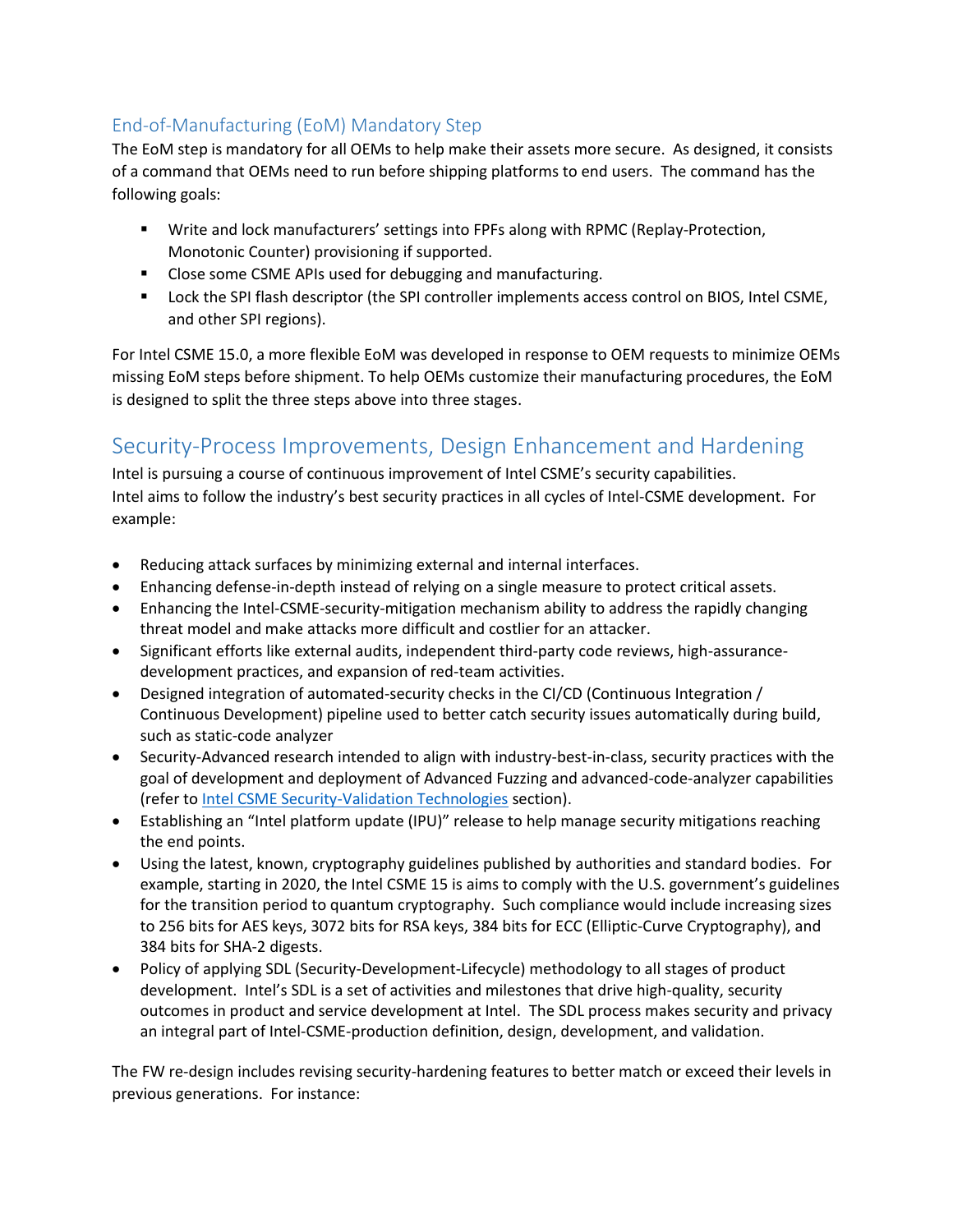- HW-based SKS designed to hold the kernel's applications' AES and HMAC keys in hardware. When the keys are needed, the intention is for AES and HMAC cryptographic accelerators to fetch the keys from the SKS directly and thereby not expose the key values in firmware memory.
- The module of cryptographic-accelerator hardware (OCS) and the CSME-firmware, crypto driver passed stringent, third-party review and testing and achieved the FIPS 140-2 level 1 certificate from the NIST (National Institute of Standards and Technology).

It is quite difficult, if not impossible, to avoid bugs in code. Updates and patches are a regular part of modern, technology products. Protecting customers and their data continues to be a critical priority for Intel. Intel actively works on connecting deep, offensive-security research with deep, product knowledge to find and address potential vulnerabilities on an ongoing basis and to work with the research community to do the same through a bug-bounty program and by engaging academia. Given the nature of its products, Intel commonly works with its customers and other third parties, including hardware, software, services vendors, as well as end users, to develop and deploy mitigations. Effective mitigation requires all of these parties to work together in coordinated cooperation.

## <span id="page-25-0"></span>Anti-exploitation techniques

CSME adopts a multi-layer, anti-exploitation mechanism to make exploitability of memory-safety issues (*i.e.*, memory corruption) more difficult. The section below references some of those techniques:

## <span id="page-25-1"></span>Stack-Protector XORed with Return address

Intel CSME introduced an enhancement to the standard, stack-canary, stack-overflow protection: the XOR (Exclusive OR) canary.

The canaries are designed to provide a unique stack value generated randomly for every thread (some CSME processes have more than one thread). The canaries also are intended to be created by the Micro-Kernel when it creates threads of the relevant, CSME-FW module by using the Intel PCH DRNG. This enhanced implementation, included in Intel-CSME versions including and up to 14.0, can add "xoring" the random number with the return address from the present stack.

The introduction of CET-HW-based protection in Intel CSME 15.0 aims to eliminate the need for the XOR-canary technique on CSME FW. By design, the standard implementation of the GCC (GNU-Compiler-Collection)-stack canary is applied instead on functions that the GCC compiler detects as needing a canary. (Refer to section o[n Control Enforcement Technology \(CET\).](#page-26-2))

## <span id="page-25-2"></span>SW-Forward, Edge-Control-Flow Integrity (F-CFI)

F-CFI is a technique that reduces the risk associated with attacks aiming to redirect the flow of a program's execution. CSME is designed to implement F-CFI by adding an end-branch tag before each indirect internal CSME-callable function, which tag validates that the call is set to a valid location with a function pointer. This helps prevent such attacks from arbitrarily controlling program behavior.

## <span id="page-25-3"></span>XORed-Function pointers' Control-Flow Integrity (XF-CFI)

XF-CFI is an enhancement of F-CFI technique where all function pointers are designed "xored" with a random value generated by Micro-Kernel using Intel PCH DRNG, which random value differs from the stack-canary value, is re-generated each boot, and is unique per process. As conceived, the value is exposed to the process during loading and initialization as well as during the process runtime.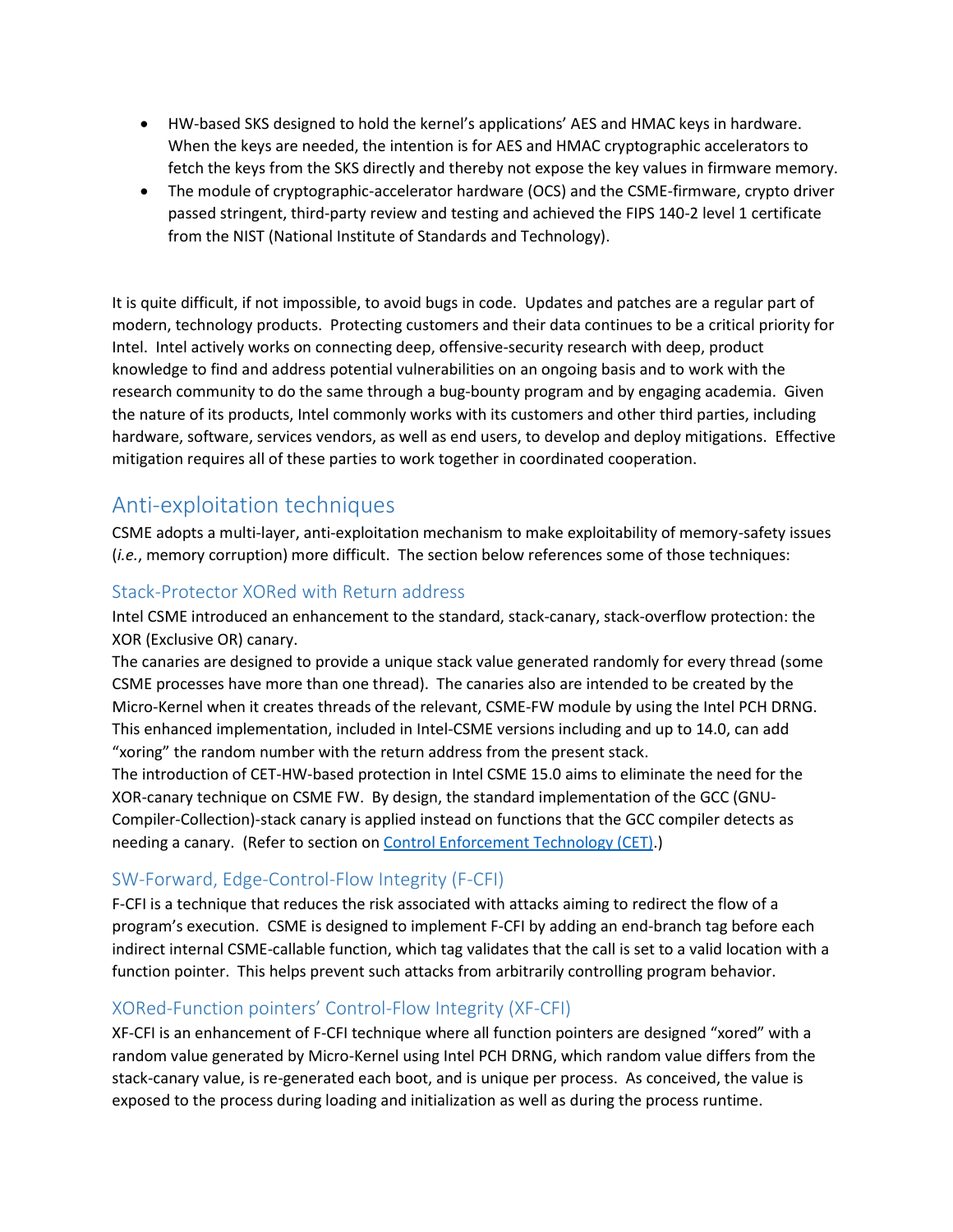By "xoring" all function pointers with a secret, random value, the intent is that an attacker cannot craft a valid function pointer in the CSME process, when he/she finds a vulnerability that allows an arbitrary write in a process's memory, without finding an additional information-leakage vulnerability that would disclose the canary.

## <span id="page-26-0"></span>Data-Address-Space-Layout Randomization (DASLR)

The goal of DASLR is to randomize the process's memory-writable sections, such as base address of stack and heap per CSME boot. The goal is to make an arbitrary-write vulnerability to CSME stack and heap less predictable and help ensure that the attacker cannot take advantage of the static data CSME holds in those writable-memory areas.

#### <span id="page-26-1"></span>Write Protect

CSME kernel supports setting writable-memory area as read-only inside the heap. This capability is called Write Protect, and once set, helps a CSME application prevent its critical data kept in the heap from being modified. It can be used, for example, by DAL when it keeps DAL applet code in heap and can help ensure DAL applet code cannot be modified when stored in a writable-memory area like the heap.

## <span id="page-26-2"></span>Intel® Control-Flow Enforcement Technology (CET)

Starting with CSME 15.0, Intel® CET is supported not only by the TGL core CPU but also by the CSMEdedicated CPU. CET is designed to provide HW-based protection against control-flow-hijacking techniques used by an attacker to exploit vulnerabilities by providing two key capabilities:

- Indirect-branch tracking: indirect-branch protection to help defend against jump/call-orientedprogramming (JOP/COP) attack methods.
- <span id="page-26-5"></span>• Shadow stack: return-address protection to help defend against return-oriented-programming (ROP) attack methods.

CET is enabled in both CSME ring 0 and ring 3 firmware.

## <span id="page-26-3"></span>Additional Security improvements

CSME contains additional security improvements as described in the sections below.

## <span id="page-26-4"></span>BUP Deprivilege and Enhanced-RBE-Security Architecture

Before the BUP-Deprivilege enhancement, an exploit leading to arbitrary-code execution in Intel-CSME BringUp or any other CSME ring 3-FW-component part of FW TCB could allow the creation of new CSME ring 3-FW components with any privilege and, as a result, access to secrets kept in the file system (*e.g.*, Intel EPID and EK).

As a security enhancement, Intel removed privileges from Intel-CSME BringUp and some other, CSME ring 3-FW components and adopted a static-process-creation design where all CSME-FW processes' permissions are embedded in kernel and VFS at FW build-time. In addition, all FW module code hashes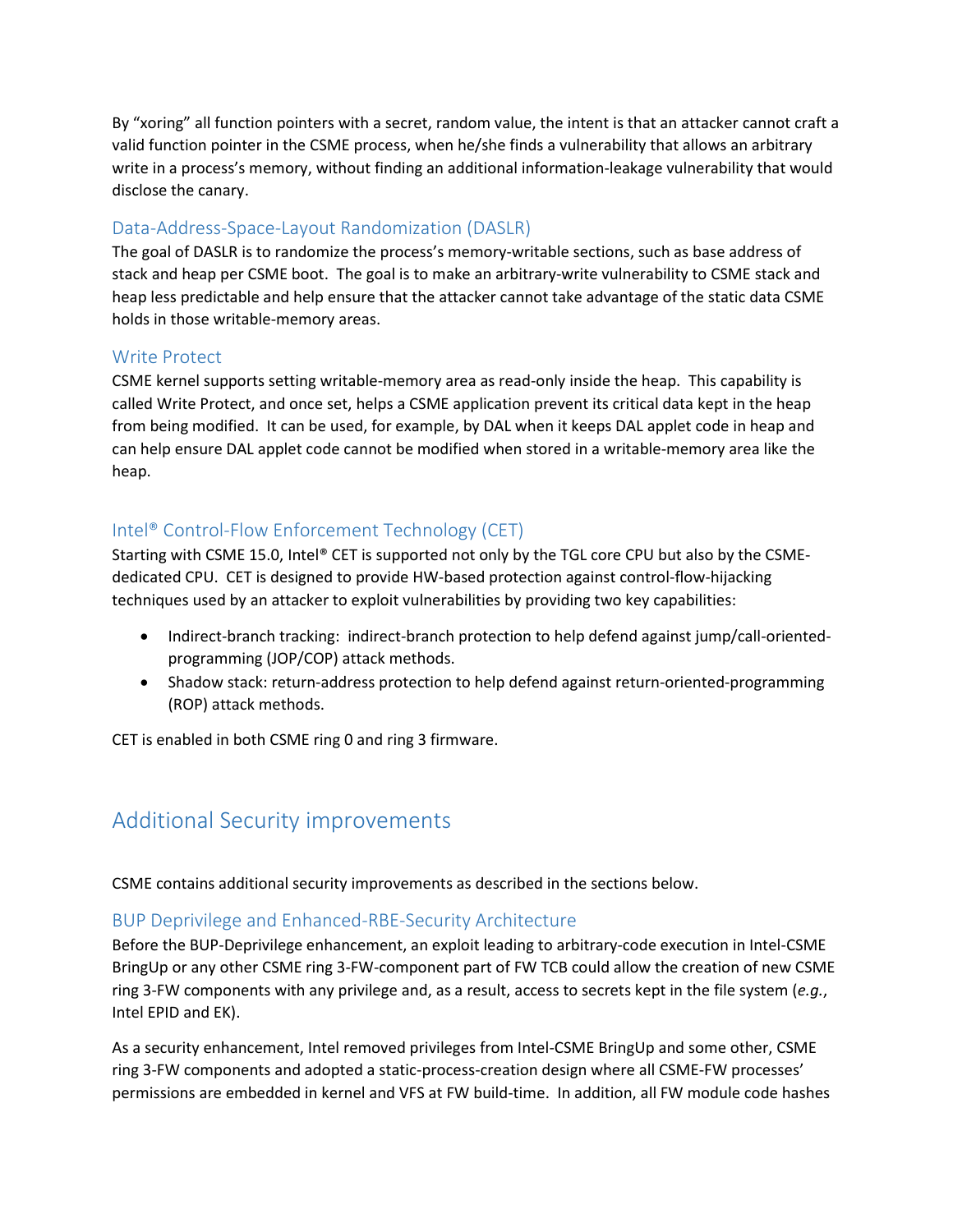are designed either embedded in RBE or Process Manager and protected by a single FW manifest (the RBE manifest), which is authenticated by ROM. This enhancement helps prevent all FW modules outside of CSME TCB from creating arbitrary processes with arbitrary permission or access secrets in memory or flash and get to critical HW resources like the Crypto-HW accelerator and DFX HW. Even the CSME ring3 TCB is designed to have a specific role and permission within the CSME OS, as explained in a previous section. Removing Intel-CSME BringUp from the TCB also reduces the risk that TCB recovery will be required in the future.

Starting with CSME 15.0, RBE security architecture was also improved. For earlier CSME version, where a module ran at CSME ring0 with highest privileges in earlier CSME versions, RBE has been broken down into multiple, security domains with minimum privileges where the aim is for only a small part of the component to still run at CSME ring 0. This privileged part is designed to act like the CSME kernel: it helps ensure memory protection between the RBE-security domain that runs at CSME ring 3 and control which HW can be accessed.

#### <span id="page-27-0"></span>Intel-CSME-Firmware Measurements – Enhanced, Measured Boot

This feature is intended to determine the integrity of the Intel-CSME firmware on the platform. In addition, Enhanced, Measured Boot helps enforce the OEM's system to be compliant with the TCG (Trusted-Computing-Group) PC-Client Specification. Basically, this feature enables measurement of the Intel-CSME FW and all IP FW stored in flash and loaded by CSME, (*e.g.*, PMC, Type C etc.), calculating their hash value, and exposing the hash values to BIOS, which can make final measurement into the platform TPM-PCRs (Trusted-Platform Module – Platform-Configuration Registers). From the BIOS standpoint, when BIOS detects that Intel-CSME measurement is complete (via Extended-Range (ER), HECI Status Registers), BIOS is used to help read the value in the ER and extend it to TPM PCR [0]. By design, the BIOS then invokes the Intel-CSME-HECI interface to view the Intel-CSME-Measured-Boot-Event Log and update the TPM Log.

CSME ROM is designed to measure first the CSME-RBE module and extend its manifest hash and security version in the HECI ER, so that, from this point, the HECI ER cannot be modified except to extend it. Starting with TGL, the HW helps enforce this feature.

## <span id="page-27-1"></span>AMT-related enhancements

Starting with CSME 14.0, Intel-AMT, Host-Based Provisioning adds Mutual TLS to enable in band provisioning and deprecating unsecure, CCM (Client-Control Mode) to ACM (Admin-Control Mode) upgrade.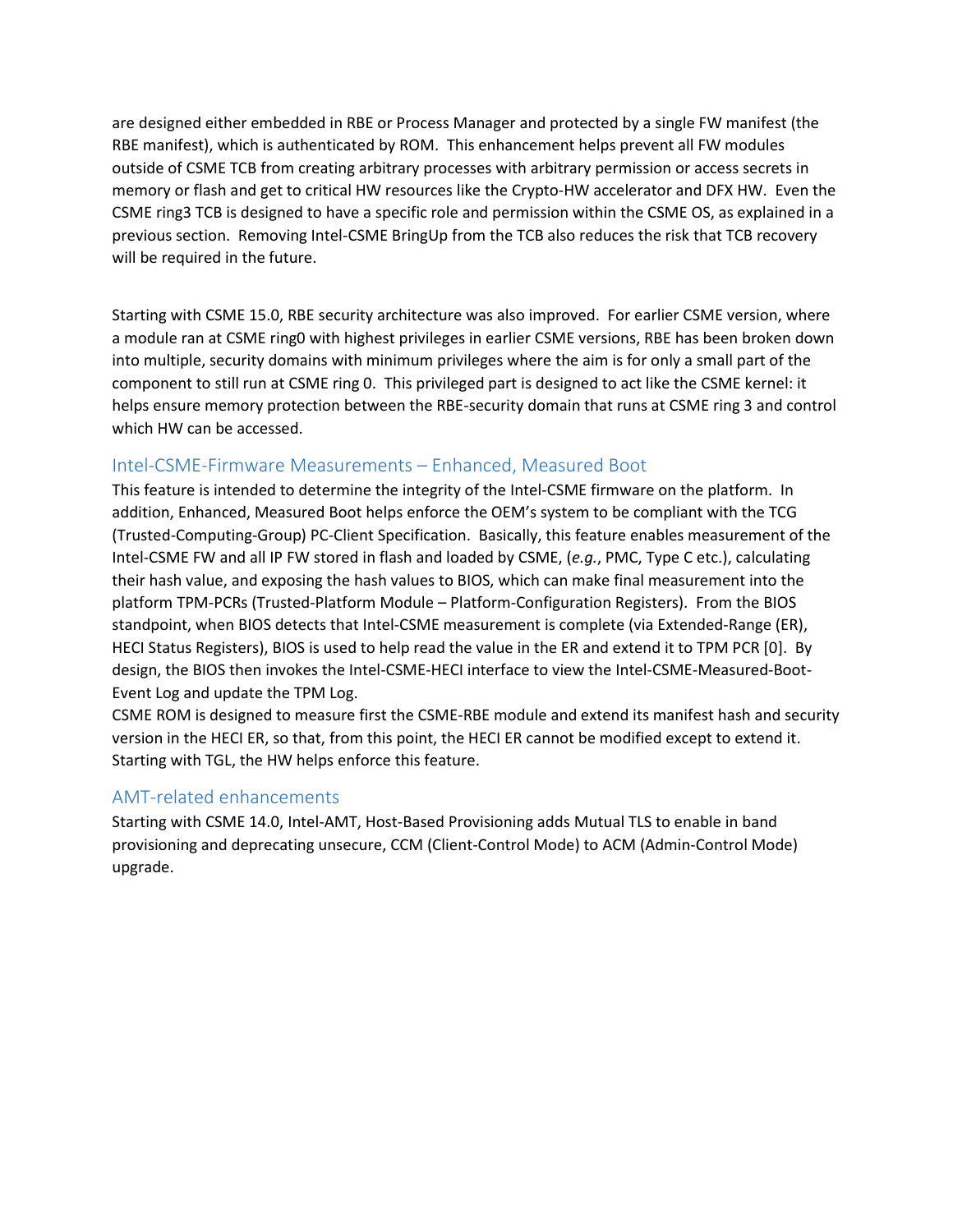# <span id="page-28-0"></span>Intel-CSME, Security-Validation Technologies

Intel is also enhancing its own validation technologies. A few steps were added to our regular validation using the latest industry techniques on silicon:

- Address Sanitization (*i.e.*, ASAN)
- Fuzzing silicon-based capability
- Advanced, Fuzzing capable
- Fuzzing with Coverage guided (*i.e.*, AFL)
- Run on real hardware and firmware environment (*i.e.*, not simulation)
- Dedicated, security-code review
- Automated, static-code analysis
- Manual, penetration testing

## <span id="page-28-1"></span>Conclusion

By its architecture based on hardware root of trust and lowest-privilege security principles, Intel CSME represents a major building block for a safe computing environment. Security is continually improved and enhanced through the CSME generations via new defense in depth and anti-exploitations techniques as well as options to help recover on the field in case of vulnerabilities. Intel is committed to continue working on hardening Intel CSME and delivering state-of-the-art solutions to enable and enhance users' secure-computing experience.